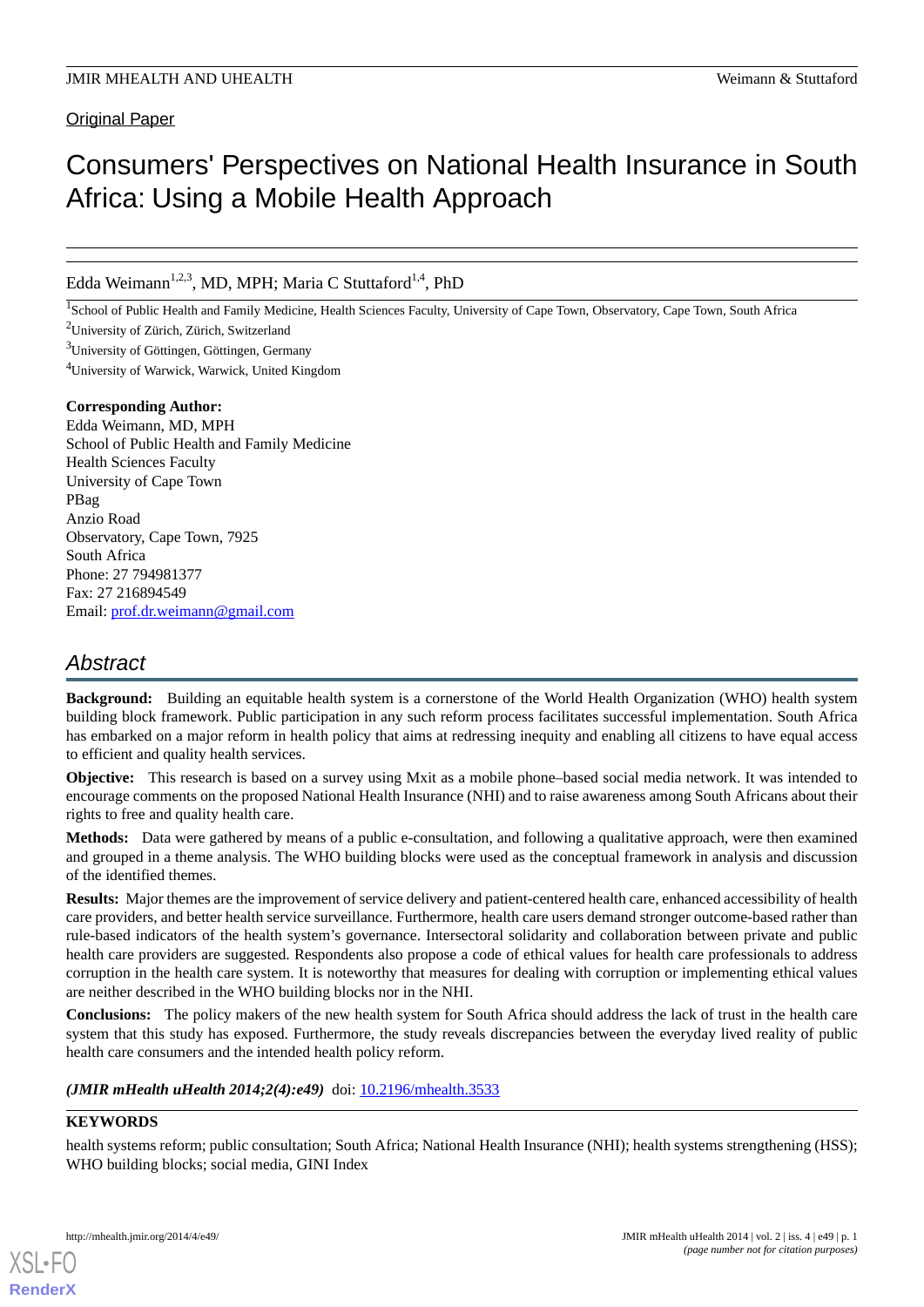### *Introduction*

In the South African health system, there is a severe divide between the public and private sectors [[1\]](#page-9-0). The proposed National Health Insurance (NHI) scheme aims to bridge existing health inequalities and offer equal access to affordable, quality health care to all citizens, regardless of their socioeconomic status [\[2](#page-9-1)]. The escalating gap between the rich and the poor in South Africa is underlined by the Gini index over the last decades (65.0 in 2011 vs 59.3 in 1993) [\[3](#page-9-2),[4\]](#page-9-3), which indicates that the disparity is wider than under apartheid [\[5](#page-10-0)-[7\]](#page-10-1). The country spends 8.5% of its gross domestic product on its health care system [[8\]](#page-10-2), with a poor outcome [\[9](#page-10-3)] that is emphasized by a low life expectancy (57 years in males vs 60 years in females) [[8\]](#page-10-2) and a high neonatal mortality rate (19 per 1000 live births in 2009) [[10](#page-10-4)[-12](#page-10-5)].

The South African health system is characterized not only by a two-tiered system, but also by escalating costs [[13\]](#page-10-6). The major share of financial and human resources in the health care sector is currently located in the private health sector, which covers only a relatively wealthy minority of the population [[2\]](#page-9-1). While public health care is mainly tax funded and partly by service fees, private health care is financed by privately insured people, medical schemes of public servants, governmental subsidiaries, and public grants. Furthermore, while the costs in the private health sector almost doubled between 1996 and 2003, resulting in increased premiums for private health care users, spending in the public sector decreased [\[14](#page-10-7)[,15](#page-10-8)]. Whereas the public annual expenditure is estimated at US \$248 per capita, it is US \$1002 for the private group [[2\]](#page-9-1). In addition, a major part of public health sector spending is directed towards human immunodeficiency virus/acquired immune deficiency syndrome (HIV/AIDS) and tuberculosis (TB) treatment, to the neglect of other medical areas. The health outcome of people in the private sector differs from the public sector: in 2005 the infant mortality rate (under 1 year) was 4.1 fold higher in the public sector in comparison to the private sector (74 deaths per 1000 live births versus 18 deaths per 1000 live births) [[16\]](#page-10-9). The figure differs across provinces within South Africa and is, for example, 2.6 fold higher in the Eastern than in the Western Cape [[17\]](#page-10-10). Within a decade the maternal mortality rate increased 6.5 fold from 100 deaths in 100,000 pregnancies in 1998 to 650 deaths in 100,000 pregnancies in 2007 [\[18](#page-10-11)]. Adding to the decline in the quality of public health services are the poor governance and management of hospitals, public underfunding, mismanagement, shortages of health professionals, and deteriorating infrastructure [[1,](#page-9-0)[2](#page-9-1)[,8](#page-10-2),[19,](#page-10-12)[20\]](#page-10-13). South Africa also needs to invest in training health professionals, an area that is currently underdeveloped and neglected [[19\]](#page-10-12). The use of measures that optimize efficiency and enable treatment of patients according to their needs [[21\]](#page-10-14), such as the triage score  $[22]$  $[22]$ , are also proposed  $[23]$  $[23]$ .

The NHI of South Africa seeks to provide universal access to health care, as is promoted by the WHO [\[24](#page-10-17)]. Phased in over a period of 14 years, it will lead to major changes in delivery structures, administration, and management systems [[2\]](#page-9-1). These changes are associated with high costs [\[25](#page-10-18)], which are estimated at US \$33 billion by 2025 [[26\]](#page-10-19). Since different socioeconomic groups have diverse expectations of public health care, South

Africans need to be well prepared for major health system changes to ensure their support [\[20](#page-10-13)]. Another major concern is the proposed intention to run the health system from the national tier, thus centralizing it  $[26]$  $[26]$ .

According to Frogner [\[19\]](#page-10-12), South Africa could reduce the burden of disease by 14.2 million disability adjusted life years (DALYs) and gain up to 184,085 lives by avoiding premature death under a single payer system like the NHI. But this goal can be achieved only if service provision, equity, and efficiency are improved [[9\]](#page-10-3). Currently the NHI is at the Green Paper stage [[26\]](#page-10-19), defined as a first-draft document. It is being circulated among interested parties with the intention that they participate in a process of consultation and debate. However, the implementation of the NHI is associated with various logistical and political concerns  $[1,27]$  $[1,27]$  $[1,27]$  $[1,27]$ . Hence, it is important to establish public support by reaching and including, as broadly as possible, the opinions of members of the society [[28\]](#page-10-21). Participation can influence service planning, information development, and dissemination as well as the attitudes of service users and providers [[29\]](#page-10-22). It has also been found to have a positive effect on quality and coverage of health care as well as health outcomes [\[29](#page-10-22),[30\]](#page-10-23). As a result, public and patient involvement is increasingly being mainstreamed by various governments [\[31](#page-10-24),[32\]](#page-11-0). It also has the potential to be an important tool for accountability.

A government's effectiveness is linked to its ability to develop, implement, and enforce measures that ensure the enforcement of policies [\[32](#page-11-0)]. This entails the professionalism of the public service, the functioning of governmental departments and agencies, as well as the absence of corruption [\[33](#page-11-1),[34\]](#page-11-2). In addition, it is necessary to establish valid indicators for policy performance [[35\]](#page-11-3).

Public consultations not only constitute a civil right in terms of the South African Constitution [[36\]](#page-11-4), they may enable enhanced understanding of complex policy changes [\[37](#page-11-5)] and can be used to highlight, precisely, the gaps between lived reality and proposed policy [[38-](#page-11-6)[40\]](#page-11-7). The knowledge gained from public consultations can assist [\[41](#page-11-8)], as in this case, policy makers to facilitate the overhaul of the health system and to implement the process of a new policy  $[40, 42]$  $[40, 42]$  $[40, 42]$ . To this end, an electronic consultation process was initiated by a non-governmental organization (NGO) and the People's Health Movement of South Africa.

The WHO proposes a "building blocks" framework for health systems strengthening (HSS) [\[43](#page-11-10)]. The aim of such strengthening is to provide effective, equitable, and high-quality health care as well as to maximize its accessibility [\[43](#page-11-10),[44\]](#page-11-11). Although the WHO building block framework does supply health sector actions for strengthening health systems, the blocks in fact appear static and are not interrelated [\[45](#page-11-12)]. Also, the blocks do not specifically address either the role of the population in this process, or the underlying social and economic determinants of health, or the substantial interactions that exist across each component [[46](#page-11-13)]. This is because the building blocks provide an outline for the "hardware" but not for the "software" required to apply ideas and interests, relationships and power, norms [[47\]](#page-11-14), values, and human rights to the strengthening process [\[48](#page-11-15)]. A practical approach to HSS may, however, be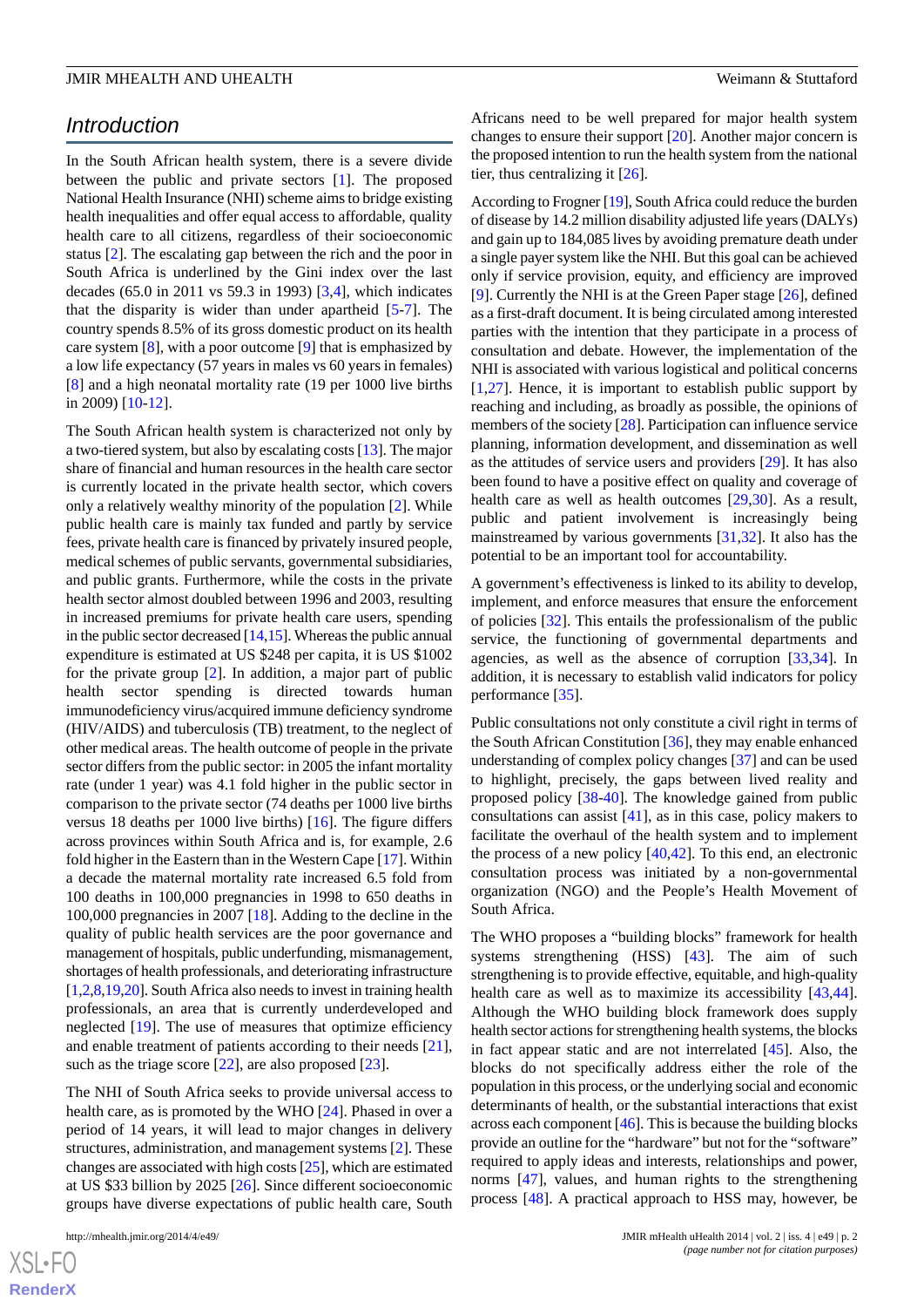applied through the use of systems thinking [[49\]](#page-11-16), which is a means of gaining understanding of the dynamics and the relationships of various stakeholders that would be essential for successful interventions.

The study analyzed the views on a health system policy of consumers—as the system's major stakeholders. Health systems are meant to be complex adaptive systems that aim to provide improved health as well as social and financial protection as they respond to the expectations and current needs of a population [[45\]](#page-11-12). As a result, in addition to the WHO building blocks, an HSS policy for this country would require the promotion of dynamic networks of diverse stakeholders, the ability to work across subsystems, and the means of inspiring learning and research [[49\]](#page-11-16).

Despite consensus on the need of HSS worldwide [[50\]](#page-11-17), there is little agreement on which strategies to use in its implementation. The performance of different health systems varies even at the same level of health expenditures or income per capita. These variations are influenced by determinants such as leadership, institutions, system design, and technologies [\[51\]](#page-11-18).

Public consultation and participation are valuable tools to draw on in support of the successful implementation of new policies and in order to reduce any disparities between intended policies and everyday lived reality. Up to the present, only a few electronic public consultations related to health policies have been published [\[52](#page-11-19)]. Governments have not been very active in seeking citizens' input over the Internet, even though it has become widely accepted by society as a way of conducting everyday life. The advantages of involving the public in decision making are to promote the goals, bind individuals and groups together, support civic and political identity, and create competence and responsibility [\[53](#page-11-20)].

Mobile devices that provide social interaction technology applications are ideal for regions such as South Africa with its low Internet and computer penetration, but high coverage on mobile phones [\[54](#page-11-21)]. Among social interaction technologies, Mxit is by far the most popular one [[55\]](#page-11-22). More than 6.5 million South Africans run this free instant messaging application on their mobile phones [\[56](#page-11-23)[-58](#page-12-0)].Therefore, it was chosen as a tool to reach health care consumers nationwide.

The objective of the study was to understand the experiences and perceptions of public health care users regarding the current health care system and to relate these to the intended reform. The six WHO building blocks were employed as an overarching framework for HSS, and a qualitative research approach was adopted by using a theme analysis to illustrate and interpret the survey data.

This paper outlines health consumers' views of the current system and whether they are congruent with the proposed improvements of the NHI and the six building blocks for HSS. Since findings may be deployed by policy makers to fine-tune implementation of policy and to fill gaps between public concerns and policy reform, they should facilitate the process of the consumer-orientated overhaul of the health system.

# *Methods*

Due to the high coverage of mobile phones in South Africa [\[54\]](#page-11-21), an e-public consultation via Mxit was chosen using mobile devices [\[55](#page-11-22)[,57\]](#page-12-1). This public electronic consultation was initiated to raise awareness and facilitate the incorporation of the public's health needs and concerns into the bill. To ensure the understanding of the participants, short advocacy messages were sent to inform them about the purpose of the consultation and the use of the obtained information to shape the NHI health policy reform. By taking the survey, the participants agreed that their anonymized comments would be used for analysis. Data collection and data analysis were handled separately. All data were rendered anonymously, so that messages could not be traced back to the sender. The study was approved by the Ethics Committee of the University of Cape Town.

The Green Paper was made available on the South Africa National Health Insurance website so as to raise awareness and stimulate public feedback. Mxit donated free advertising for the NHI consultation. An advertisement was sent to 60,000 Mxit users. Nearly 900 participants showed interest in contributing towards the NHI policy. The survey was carried out between November 30 and December 24, 2011. In total, 582 people participated in the survey by submitting answers to the six questions. The questions asked, and their linkage to the six building blocks of the WHO, are illustrated in [Table 1](#page-3-0). [Table](#page-3-1) [2](#page-3-1) displays how many answers were retrieved for each question. In addition, a ranking of the major themes of the survey users was carried out.

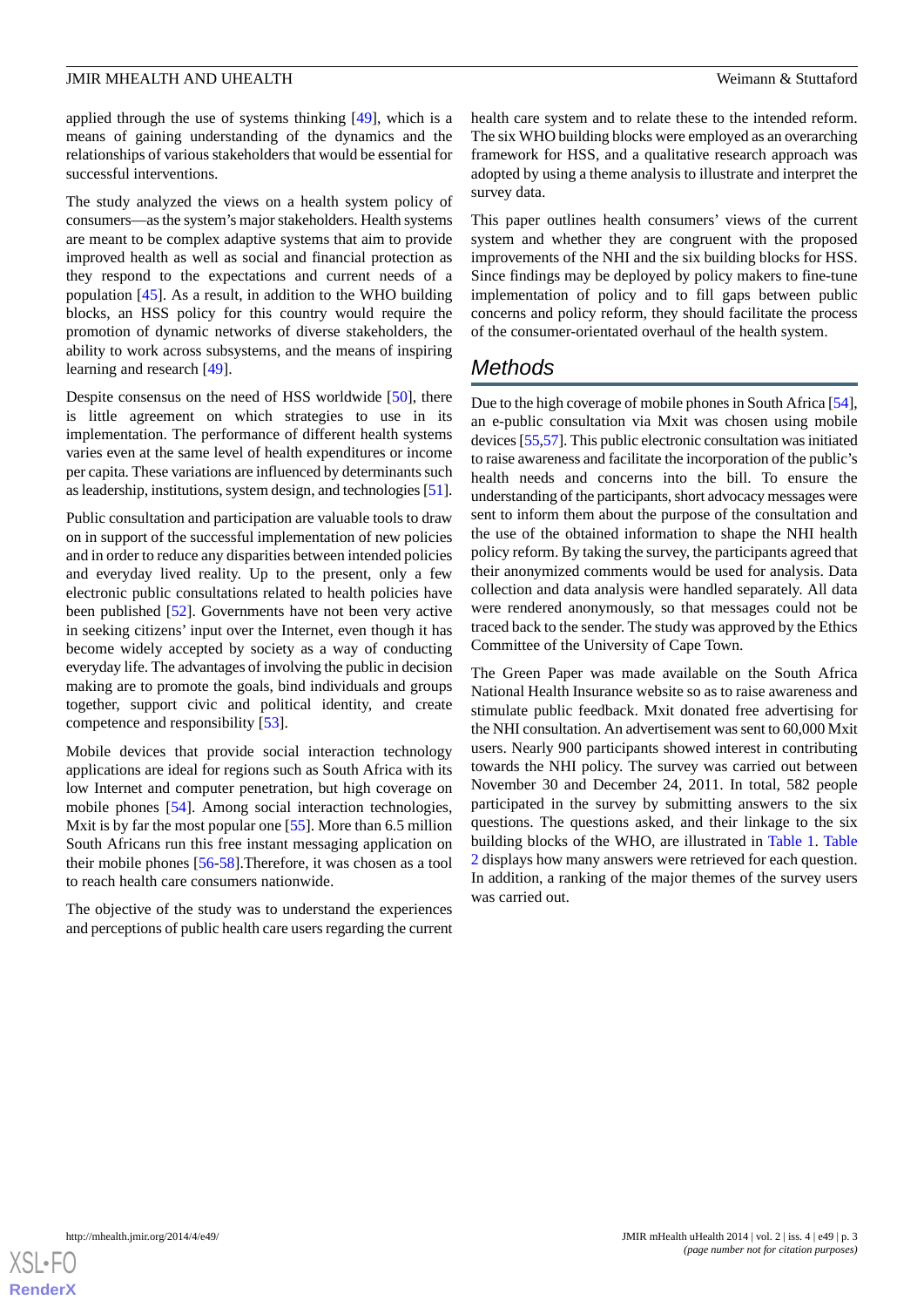<span id="page-3-0"></span>**Table 1.** Overview of the questions and statements addressing the South African health care consumers in the survey.

| WHO building block             | Survey question                                                                                                                                                                 |
|--------------------------------|---------------------------------------------------------------------------------------------------------------------------------------------------------------------------------|
| <b>Health Service Delivery</b> | The South African Constitution protects the right to health for all people living in SA. Free access to health care services<br>is your right.                                  |
| <b>Health Workforce</b>        | Do you spend hours waiting in line at the clinic every month? South Africa's public hospitals/clinics need more staff,<br>for example, nurses, doctors, and pharmacists.        |
| <b>Health Information</b>      | Prevention is cheaper than treatment! The SA government must provide more health promotion and illness prevention<br>education.                                                 |
| Medicine and Technology        | Please give suggestions on how you would like health care services in your community to be improved through the<br>NHI?                                                         |
| Health Care Financing          | In SA, over 85% of the population relies on public health care, while only 15% can afford private health care. Yet each<br>sector has almost the same amount of money to spend! |
| Leadership and Governance      | Corruption is a major problem everywhere! How can we prevent corruption from happening in the NHI?                                                                              |

#### <span id="page-3-1"></span>**Table 2.** Semi-quantitative analysis.

| Building block and related question                   | Obtained answers | Ranking of major themes                                           |
|-------------------------------------------------------|------------------|-------------------------------------------------------------------|
| Service delivery: SA constitution right to free       | 522              | 1 Good quality of health care provision                           |
| health care                                           |                  | 2 Equal health care for all                                       |
|                                                       |                  | 2 Treated with respect and dignity                                |
|                                                       |                  | 3 Trust in government                                             |
| Workforce: waiting times hospitals and shortage 534   |                  | 1 Waiting time too long                                           |
| of staff                                              |                  | 1 Improve attitude of staff                                       |
|                                                       |                  | 2 Improve training of staff                                       |
| Information: prevention is cheaper than treatment 496 |                  | 1 Information campaigns (pros and cons)                           |
|                                                       |                  | 2 Affordability of prevention                                     |
|                                                       |                  | 3 Better education of people                                      |
| Medicine and technology: suggestions for improve- 516 |                  | 1 Improved infrastructure                                         |
| ment                                                  |                  | 1 Improved staff performance                                      |
|                                                       |                  | 2 Accessibility of health care providers                          |
| Financing: public versus private health care          | 494              | 1 Allocation of funds for public health care                      |
|                                                       |                  | 2 Quality of public versus private health care                    |
|                                                       |                  | 2 Affordability of health care                                    |
| Leadership and governance: Corruption                 | 524              | 1 Prevention of corruption, law enforcement                       |
|                                                       |                  | 2 Request for reduction of corruption                             |
|                                                       |                  | 3 Introduction of ethical standards for health care professionals |
|                                                       |                  | 3 Emphasis on right job qualification                             |

A qualitative analysis [[59-](#page-12-2)[61\]](#page-12-3) was performed on the responses. Messages were "cleaned" by deleting space holders and re-allocating the answers to the appropriate questions where necessary. Replies were coded until a saturation of themes was reached, and no new topics emerged. The qualitative data took the form of phrases but were mainly embedded in free-flowing text. Analysis of free-flowing text requires methods that reduce the text to codes [[61\]](#page-12-3). Codes were analyzed by using NVivo as a qualitative data analysis tool, and these were mapped to both

NHI themes and the framework of the WHO building blocks ([Figure 1](#page-4-0)). Overall, the dataset should provide a picture of how reform of national health policy is perceived by the public.

Data were analyzed in the light of the research questions: (1) What are the experiences and perceptions of health care users in South Africa?, (2) How would health care users like to see the system improved under the NHI?, and (3) What are the strengths and weaknesses of the WHO building blocks in the light of the answers obtained from the public consultation?

 $X$ SI • FC **[RenderX](http://www.renderx.com/)**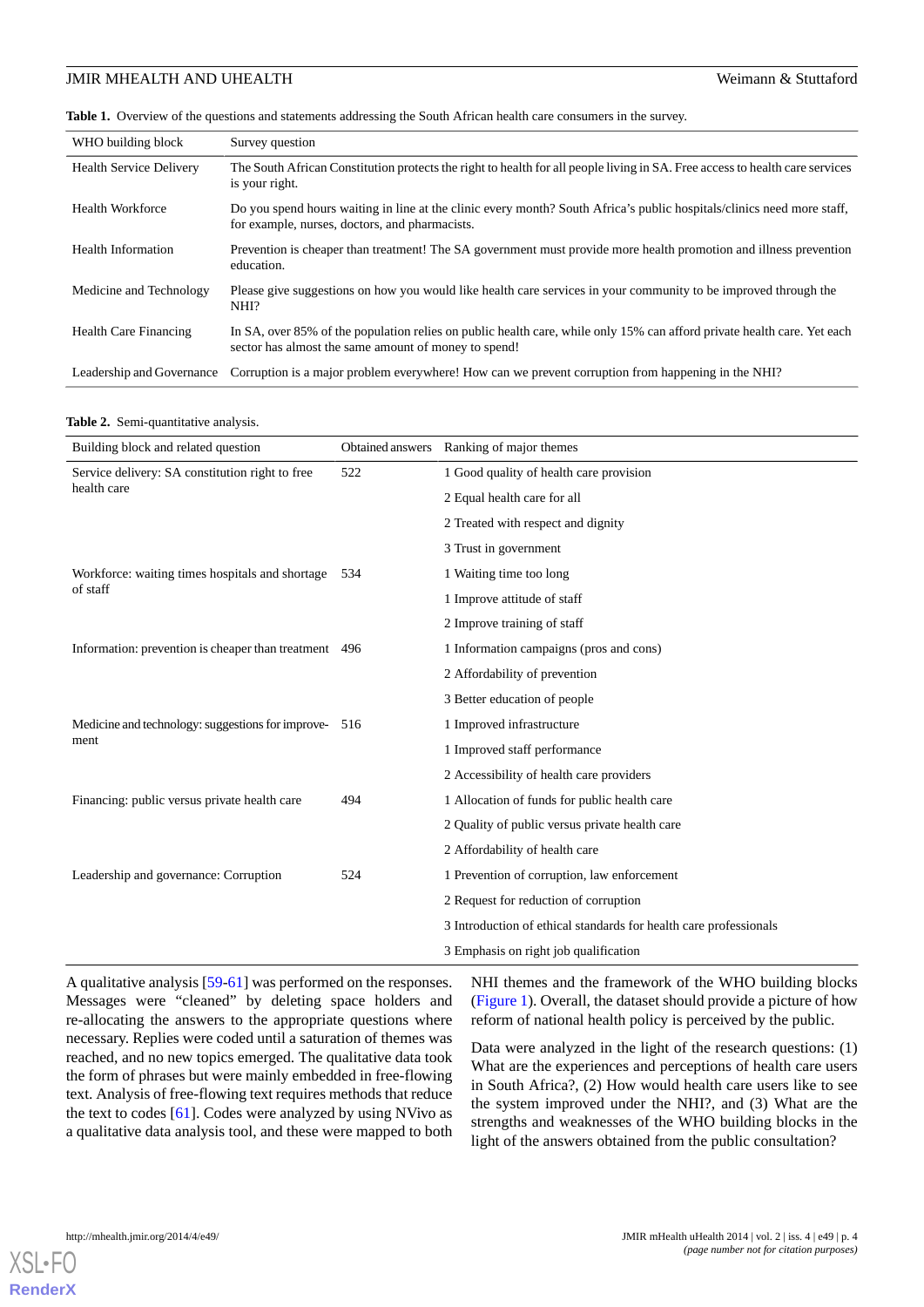<span id="page-4-0"></span>



# *Results* **Overview**

The results are linked to the WHO's six building blocks of a health system. The consumers' perspectives are analyzed according to whether the claims of health care users are included in the NHI scheme as planned and if these demands are addressed in the WHO building blocks.

#### **Health Service Delivery**

Health service delivery is a key element in a health care system and a fundamental contributor to the health status of a population [[62\]](#page-12-4). According to the WHO, health service delivery is defined as the delivery and management of safe and quality health services. Resources should be efficiently used and not wasted [[63\]](#page-12-5). The question was phrased as "The South African Constitution protects the right for all people living in South Africa. Free access to health care services is your right".

The NHI does provide a leadership concept to address the existing inequalities and poor health outcomes in the country as stated by health care consumers in the survey: "Some clinics are dirty and people also suffer from all those germs", "As South Africans we need to get the right treatment to stay alive", "They do provide it but the quality is extremely poor", and "Government must improve health condition in rural areas". The survey leads the respondents to the matter of human rights, so that some responses read "I have a right for healthy living" or "a healthy country equals to a healthy economy, more jobs are created and less poverty". Comments such as "the right of health care must be provided by public institutions and not by private ones" or "If it is a free medical services why do we have to pay medical expenses at hospitals?" expressed the view that government is responsible for providing health care for free without charging service fees. Critical voices raise the concern: "What is a right when you are treated with no respect and

[XSL](http://www.w3.org/Style/XSL)•FO **[RenderX](http://www.renderx.com/)**

humanity", "How reliable is the confidentiality between the patient and the health practitioner?", and "It is true, but the government still lacks to find people who really care about our health and who do not judge".

According to the WHO, accountability involves enforcement, such as the imposition of sanctions, the provision of rewards for performance, performance around the actual supply of services, evaluation and monitoring of performance, and financing to ensure that adequate resources are available to deliver essential services [[46\]](#page-11-13). The WHO suggests two types of indicators for measuring governance: rule-based and outcome-based [\[43](#page-11-10)]. Rule-based indicators, or so-called formal procedure measurements, are undertaken when a country has appropriate policies, strategies, and approaches for health system governance. The NHI is an approach towards implementing a system based on rule-based indicators. Outcome-based indicators assess whether procedures are being effectively implemented or enforced. The health care users would appreciate the future implementation of outcome-based indicators, although such indicators are not outlined in the NHI. Health care consumers criticize the weak law enforcement and quality control they have experienced, and there is a strong demand from them for better outcome-based rules, monitoring and surveillance; for example, "Quarterly audits might be helpful" and "Have people from department to come and check every day".

The NHI demonstrates leadership and governance by emphasizing existing inequalities and how to overcome them in a certain timeframe. Yet an existing lack of confidence in the health system is expressed by the respondents: "This statement is our right but I find the government is failing to do this" and "It is a right but everybodies rights are being abused". This failure of trust will have to be remedied.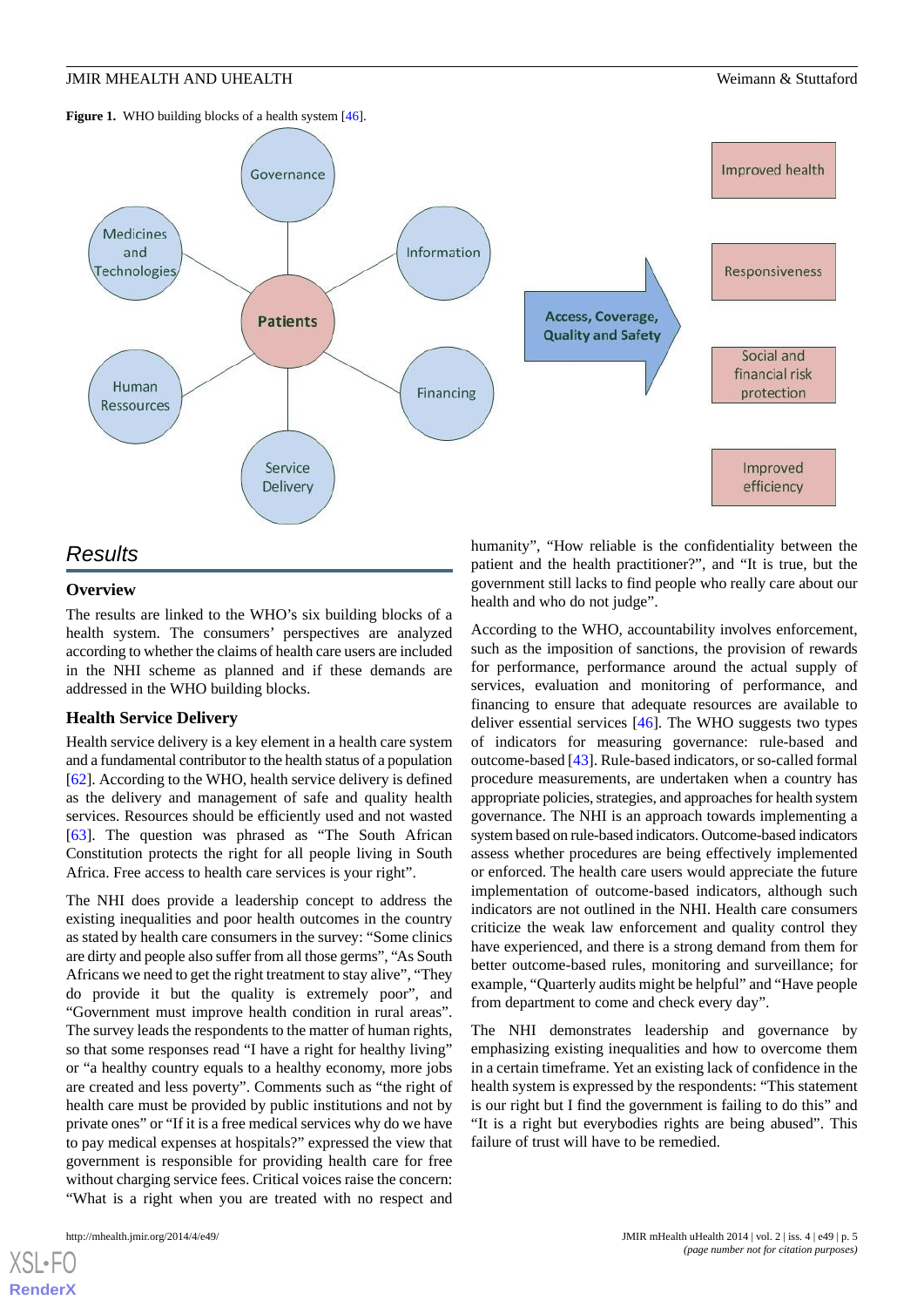#### **Health Workforce**

The workforce is a key element in a health system. It is defined as "people engaged in actions whose primary intent is to enhance health" [\[43](#page-11-10)], which includes physicians, nurses, pharmacists, etc. The health workforce is a topic in the NHI and in the WHO building blocks. In the survey, health consumers were asked about waiting times in hospitals and the staffing level of the health workforce.

The analysis of responses revealed that the attitude and training of the health workforce as well as the waiting time are major concerns. The attitude of employees regarding their workplace environment relates to the emotions, level of satisfaction, and their overall outlook. It is often directly related to a high or low level of morale in the workplace. Respondents targeted different disciplines: administration ("The receptionist must always be there"), doctors ("Doctors are more occupied with their own affairs than to treat patients"), and nurses ("The rude treatment [by] the nurses is unethical"). Nurses are more widely discussed, probably because respondents have more intense contact with nurses than with other staff members. The responses express the desire for a more patient-oriented service. From some of the respondents' points of view, the staff seem to be more focused on their own affairs than on reacting to the patients' needs.

A good health outcome is largely dependent on the knowledge, motivation, and skills of the health care workforce [\[45](#page-11-12),[64\]](#page-12-6), while data support the view that there is a connection between the number of health professionals relative to patients and health outcomes. According to the survey, health care users experience long waiting times in public hospitals but not in private ones. They state that private hospitals have more health professionals available, that they are better trained, better paid, and better motivated to care for people. In addition, they criticize the attitude of the staff in public hospitals: they take breaks that are too long, are absent, are less concerned about their work and the patients, and have been observed "shouting", "not being empathetic with the patients", "not been supervised", and "not well trained".

A number of responses relate to the training of staff as in the following quote: "Nurses should be trained to take care of patients". Health care users insist that staff have to receive proper and regular training to fulfill their duties. They also believe that only health workers with a high level of job satisfaction can deliver the best outcome for patients: "The government should keep health workers happy". Other statements, such as "Health care service is insufficient and [so is] the level of training of health care workers", suggest that South Africa is not investing enough money to train health professionals and needs to upgrade the quality of service [[19\]](#page-10-12). Since the attitude of the health workforce can be linked to their motivation and work satisfaction, high quality of care cannot be provided unless issues related to demotivated staff are comprehensively addressed [[65\]](#page-12-7). This requires attention if the health system is to be strengthened. Financial incentives, career development, and the quality of management are core factors affecting motivation [[66](#page-12-8)]. Other important elements are adequate resources and appropriate infrastructure [[67\]](#page-12-9).

The importance of waiting times for the health care consumers is underscored by the following two quotes: "In public sector patients wait over 12 hours", and "I never spend less than 4 hours in a clinic". Different explanations are given for lengthy waiting times: "Long waiting time due to break time for staff", "The waiting time is too long because the shortage of staff", and "Long waiting time because everything is free".

Yet a few respondents report no waiting time. As the data were anonymized, we do not know if this applies to private or public facilities or if the respondents live in a well-serviced area. Waiting times between 4 hours and 12 hours and more are not acceptable to health care users, especially when people are severely sick and urgently need attendance and treatment [[68,](#page-12-10)[69\]](#page-12-11). The government and the individual service providers are asked to reduce these long waiting times and provide quicker help.

Interestingly, health care consumers asked for the implementation of ways to improve treatment efficiency. Separate queues for different diseases are suggested: "for eg influenza in the winter, HIV and TB". Related to this matter of efficiency, triaging scales are not mentioned as a tool, in the NHI or in the WHO building blocks. Yet they could prove useful in reducing waiting times for severely sick patients and offer more rapid and adequate treatment [\[23](#page-10-16)] based on the severity of diseases or illnesses [\[21](#page-10-14)]. In countries where they have been introduced, they have been well received by health care consumers and by service providers [\[22](#page-10-15),[70\]](#page-12-12). They would also prove beneficial in South African emergency departments [[23\]](#page-10-16).

According to the NHI guidelines, managers should be allocated the necessary authority to achieve planned objectives and should also be held accountable for overall performance and results [[2\]](#page-9-1). Patients report a lack of management and supervision: "Supervise nurses [to stop] long tea breaks", and "Improve treatment performance by better training". The respondents complain about insufficient supervision and lack of action taken. In addition, they report waste of resources: "Check how resources are spent and not how much is being spent".

The attitude of the staff is addressed in the Green Paper of the NHI, where it is portrayed as less service- and patient-oriented than is desirable [[2\]](#page-9-1). Responses in this study also indicate that the level of care is perceived as not centered on the patient's needs: it is not effective ("received the wrong medication and treatment") and is not timely ("sometimes I am going home without any treatment and medication").

Clearly the delivery of health care service through the health workforce needs improvement and scaling up, but it remains traditionally driven, with a paternalistic approach [[71\]](#page-12-13). A shift to an approach more in line with partnership could help to improve service quality [[39\]](#page-11-24). The NHI should foster improvement in levels of trust [\[72](#page-12-14)], as well as better relationships between health care consumers and health care providers, and between clinician and patient relationships, in order to improve health outcomes.

The NHI aims to establish a higher quality of service through compliance with the Office of Health Standards: "It will have three units, namely: inspections, norms and standards [...]. It



 $XS$  $\cdot$ FC **[RenderX](http://www.renderx.com/)**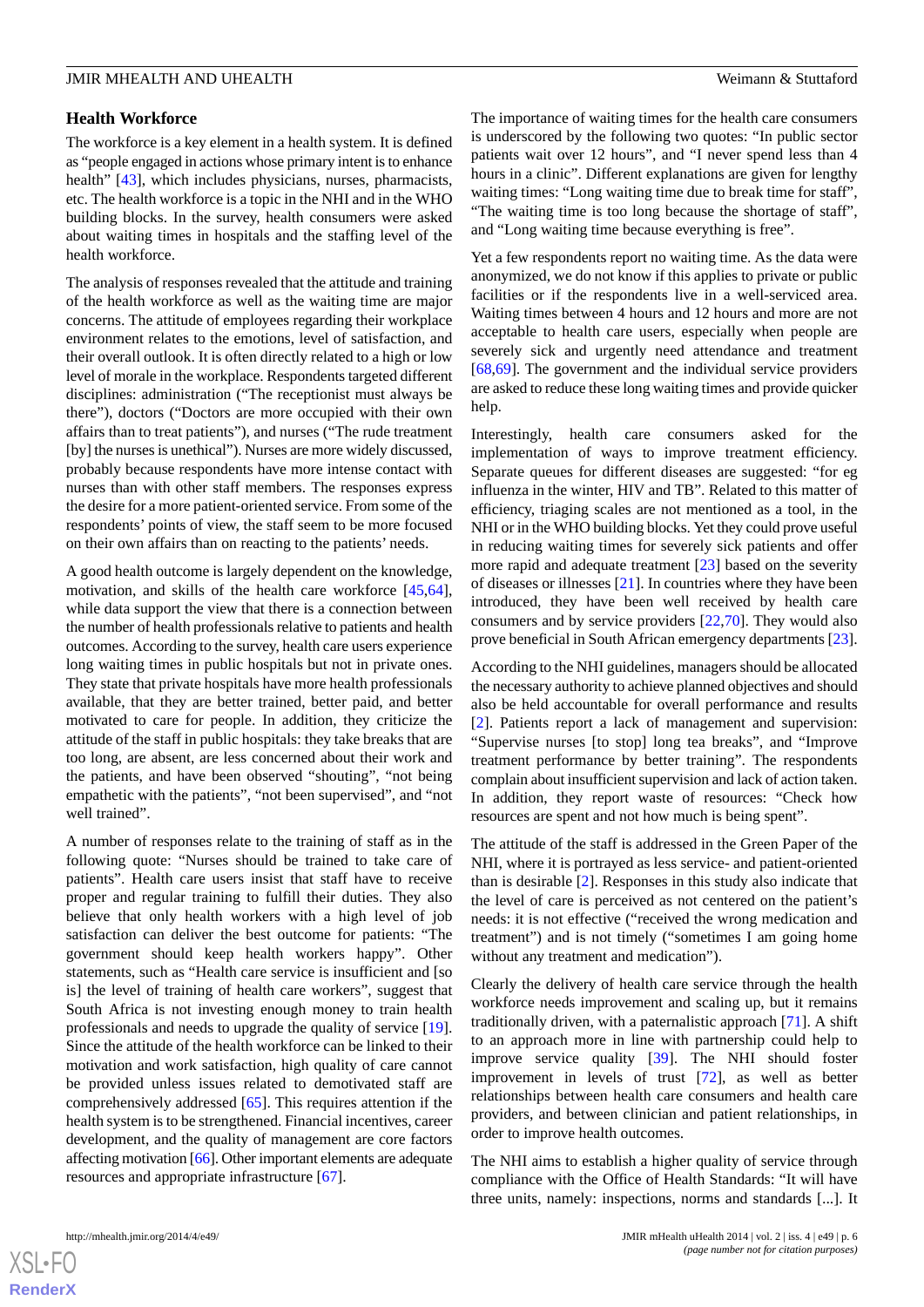will set norms and standards and undertake the inspection of all health facilities" [[2](#page-9-1)]. However, an area of particular concern is service delivery by the health care workforce [[73\]](#page-12-15) and the fact that the NHI plan outlines neither how patient-centered care is to be achieved nor how the regular teaching of health care professionals is going to take place. Based on the responses, neither effective monitoring nor an evaluation of human resources is currently taking place, nor is the assessment of health facilities working adequately. The scaling up of these areas of expertise and service could enhance efficiency as a means of HSS [[65\]](#page-12-7).

To estimate if the number of health professionals is adequate, a more thorough analysis must be done by calculating the number of health workers available in a region relative to the total population. The WHO recommends at least 23 health care professionals (physicians, nurses, midwives) per 10,000 people for selected primary health care interventions [[46\]](#page-11-13). Data on the South African health work force in 2011 display 7.7 physicians per 10,000 people and for nursing and midwifery, 40.8 per 10,000 [[8\]](#page-10-2). This exceeds by a total of 48.5 per 10,000 the recommended limit of 23 per 10,000 health care professionals. This fact may be understood to underline the need for better service efficiency, although the uneven distribution of health care professionals between the public and private sector has to be considered.

In the relevant WHO building block, high-quality health services are mentioned, centered on the patient's need and given in a timely fashion [\[46](#page-11-13)]. The way to achieve this is proposed by indicators, mainly related to the amount of available human resources. However, the means of improving interdisciplinary work relations are not elaborated. A more holistic approach to enhanced collaboration between different actors [\[65](#page-12-7)] could be helpful in strengthening and improving the health system in South Africa.

#### **Health Information**

The survey question, "Prevention is cheaper than treatment! The South African government must provide more health promotion and illness prevention education", is linked to the theme of health information. Analysis revealed a number of concerns: affordability ("Prevention should be affordable"), government involvement ("The government is doing enough but the people are ignorant", "The government is not doing enough"), and the need for a better information policy ("People have less knowledge about prevention", "The government must try hard to inform the people comprehensively"). Youth are also a matter of concern ("Most of the youth is illiterate", "Teenagers do not use condoms").

For people coming from a lower socioeconomic background, resources for obtaining information are scarce. Consequently, they have to rely on whatever information is provided by the municipality or government. Health care users should have access to reliable, usable, understandable, and comparative data and information [[43\]](#page-11-10). They should be informed about health risks so as to avoid contracting diseases. A sound and reliable information policy to support and educate patients is a milestone to establish efficient decision making among the population [[46\]](#page-11-13). The communication and dissemination of information are

crucial to an effective prevention campaign. A lack of information or access to relevant information was observable in our study *(*"What is NHI?"), indicating the need for a well-functioning information system [\[43](#page-11-10)].

Affordability for the sake of prevention was raised by the respondents. The provision of prevention must be offered based either on the individual's ability to pay or be free of charge [\[14](#page-10-7)]. Further, people need to be informed about preventative measures and strategies. Respondents expressed different views about prevention. Some are convinced that prevention campaigns are successful provided that people are educated ("Education is necessary to run a successful prevention program", "Teach ignorant people live a healthier life"). Others state that people cannot be taught to adhere to a different lifestyle ("Education does not seem to help. Teens still get pregnant").

According to the NHI Green Paper [\[2](#page-9-1)], prevention campaigns for non-communicable diseases are mainly driven by four risk factors: smoking, alcohol, poor diet, and lack of exercise. Yet multiple other burdens exist [[74\]](#page-12-16) that need to be dealt with to improve overall health [[73\]](#page-12-15). Prevention campaigns are associated with various obstacles in South Africa, such as vast rural areas that have poor communication links and a high rate of illiteracy [[75\]](#page-12-17).

Participants also conveyed their belief that "the government is doing enough to educate the people". They point out that a range of prevention programs has been carried out, but people still do not behave accordingly. Hence, they conclude that people cannot be educated and prevention campaigns are a waste of time and resources. Comments like these should sensitize the government to the need to demonstrate the results of prevention campaigns by publishing and advertising data about achieved goals [\[76](#page-12-18)].

#### **Medicine and Technology**

The question "Please give suggestions on how you would like health care services in your community to be improved through the NHI" was related to the building block for medicine and technology. Analysis of responses revealed the respondents connecting primary and secondary health care ("24 hours emergency ambulances and emergency rooms"), recognizing intersectoral health care ("Government must provide educated social workers"), and special care ("Employ counsel[l]ors"). They envisage health care through the life course with improved accessibility ("A bus service for pensioners"), besides hospitals' diverse health care settings ("Provide a nurse at each school"), and improvements in existing services ("ambulances must better work together and be better organized"), and staff performance ("By training the nurses to take good care of patients", "Would like the nurses to work with their hearts").

They requested the scaling up of services and medication availability ("Enough medication in hospital is needed"). Even intersectoral cooperation between public and private health care providers was suggested to achieve a better quality of care ("private doctors should work together with normal doctors").

The maintenance of hospitals and "cleaner hospitals" are frequently mentioned together with the demand for a broad scaling-up initiative of health care facilities. Responses focus on existing clinics ("Better care and longer opening hours"),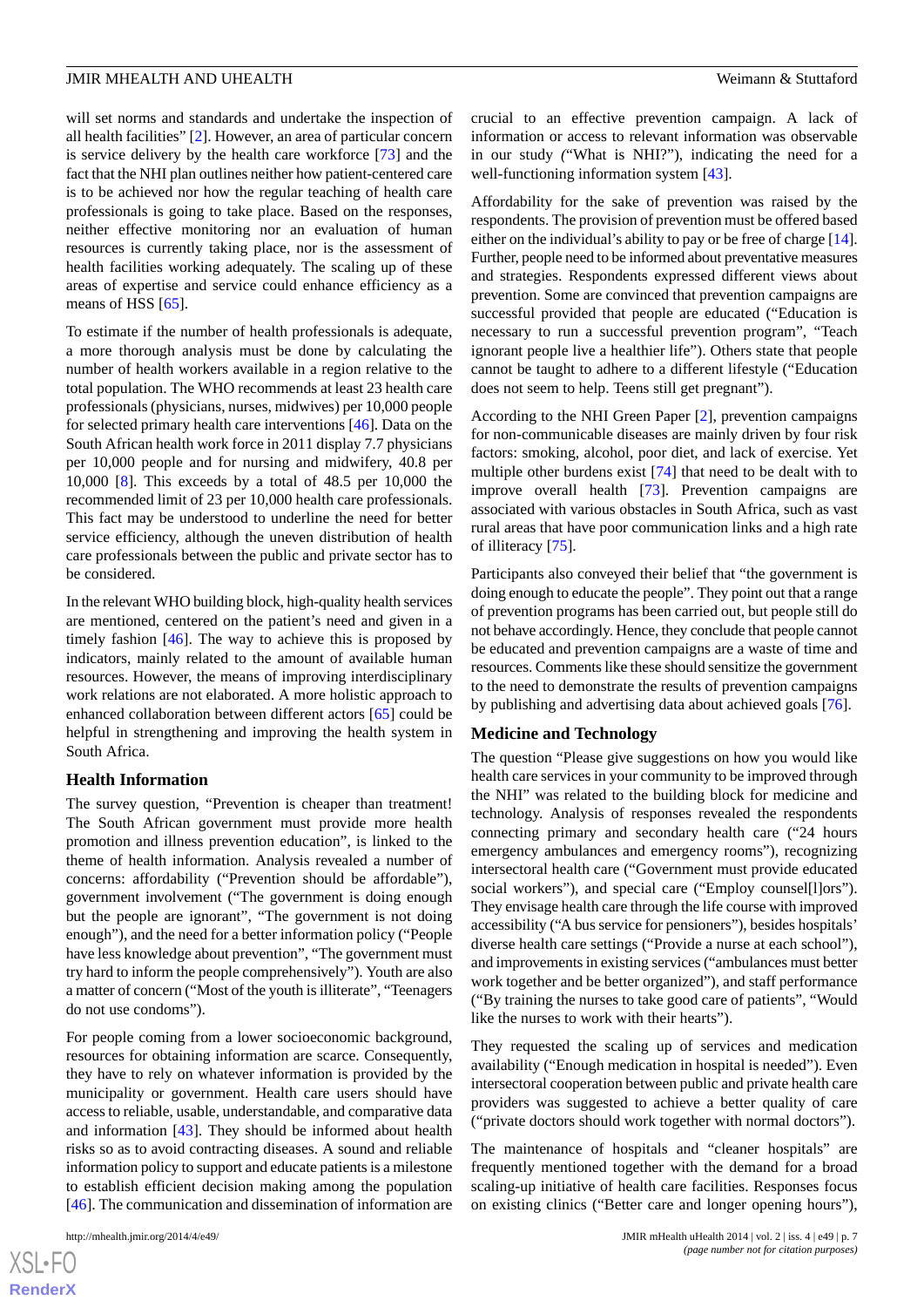mobile clinics ("Providing everywhere mobile clinics"), as well as new facilities ("More hospitals are needed because public and private hospitals are full"). Access barriers emerge as another topic: "People in rural areas are not taken care of", "There is no clinic close to them and there is a lack of water and electricity", and "A basic health care facility should be in every community". These demands refer to the need for capacity enhancement [\[65](#page-12-7)]. The answers highlight the difficulty the population experiences in gaining access to an adequately equipped health care provider able to answer to their medical needs. According to our survey, the availability and accessibility of health care facilities for public health consumers must be improved.

The respondents expressed wishes similar to those of patients from developed countries, such as the United Kingdom [[39\]](#page-11-24): easier access to primary health care services, more complementary therapies, and longer clinic opening hours. Where there is a contrast between the respondents' wishes and those expressed in developed countries, it lies in those in the developed countries articulating their desire to have the choice of health service providers, to be actively involved in treatment decision processes, to discuss treatment options, and to have their expectations met [[77\]](#page-12-19). In accordance with UK health care users [[39\]](#page-11-24), however, the respondents of our survey expressed their wish to have good and equal services everywhere and available to all.

Most of the public health care consumers' requests are taken up in the NHI and the WHO building blocks. Under the question "suggestions", people asked for better access to basic medicines and adequate equipment. Also requested were additional service provisions such as mobile ambulances and better logistics such as the management of ambulance vehicles.

A well-functioning health system ensures equitable access to essential medical products, vaccines, and technologies [[46\]](#page-11-13). The requirements and indicators are outlined in the WHO building blocks. Underpinned by the answers of the respondents, the current SA public health system does not offer equitable access to medical products, vaccines, and technologies. As the data were anonymized, we cannot obtain information about where people report better service quality. But the answers demonstrate that both a lack and uneven distribution of resources appears in rural areas in comparison to urban settlements.

#### **Health Care Financing**

The mismatch of resources between private and public sectors is addressed in the question regarding health care financing and is also elaborated in the Green Paper of the NHI [\[2](#page-9-1)]: "In SA, over 85% of the populations rely on public health care, while only 15% can afford private health care. Yet each sector has almost the same amount of money to spend!".

The consumers surveyed for this study describe the purpose of public health care as follows: "Public health care is important for poor people who cannot afford private health care". Responses touched on matters of affordability ("A lot of people cannot afford health care"), equality ("If the quality of the health care would be equal, no private health care would be needed"), and funding ("money for the public sector should be

reallocated"). The service quality of private health care is regarded as superior to public health care ("People that can afford private health care get better services and are treated better", "Private health care has a higher standard. So most people do prefer it", "Public health care has always been a mockery to us because of its poor standards").

Concerning out-of-pocket payments and service fees*,* some stated that "they must pay in some public clinics", but others said that "the people in SA get the health service for free". As suggested by such contradictory answers, the service fees of public health care providers seem not to be handled equally across the country. Apart from the difficulties of accessing health care providers, especially in rural areas, it is essential that lower income groups not be required to make out-of-pocket payments [\[78](#page-12-20)]. Financial risk protection is one of the important elements of HSS [\[65](#page-12-7)]. The exemption of service fees and the re-engineering of primary health care to improve accessible and affordable health care are proposed in the NHI [[2](#page-9-1)].

The implementation of the NHI should achieve universal coverage, aiming to allow health care users the access to affordable health care services [\[24](#page-10-17),[43](#page-11-10)[,79](#page-12-21)]. A country-wide survey in South Africa that examined household expenditures in relation to out-of-pocket payments showed a regressive profile: the lower the family income, the higher the possibility of experiencing catastrophic household expenditures [\[15](#page-10-8),[80\]](#page-12-22). The NHI Green paper provides an overview of how the new health system will be financed in the near future and funds allocated according to need. The financial system is being conceptually divided into three interrelated functions: revenue collection, fund pooling and purchasing, and provision of services [[2\]](#page-9-1). All three elements were addressed by the responders. They emphasized that they want to experience a more equal and affordable health care system. It is planned to achieve universal coverage through a prepayment health financing mechanism. The payments should be pooled and can come from a combination of sources (fiscus, employers, individuals) [\[2](#page-9-1)]. The improvement in resourcing is characterized as an urgent intervention and will be phased in over a period of 7 years. It is estimated that currently 70% of the outpatient and 80% of the inpatient care patients are uninsured [\[2](#page-9-1)].

The topic of equality was raised concerning income groups, disease groups (HIV- not HIV-infected), and public and private health care providers having an unequal distribution of financial and human resources. The separation of funds between private and public health care and the contribution to the health care system, depending on personal income are discussed in the survey. Some of the respondents stated that they were not aware of the huge difference in health care expenditures between the private and public sector ("Did not know before how funds are spent"). They requested that people be informed about the existing differences and how to overcome them. Some respondents said that "we all have to get private health care", as the quality of private health care is considered to be better than in the public sector.

This becomes evident in statements such as "The government should improve the standards for public health care". Reasons for this, among others, can be seen in the underfunding of public

```
XS-FO
RenderX
```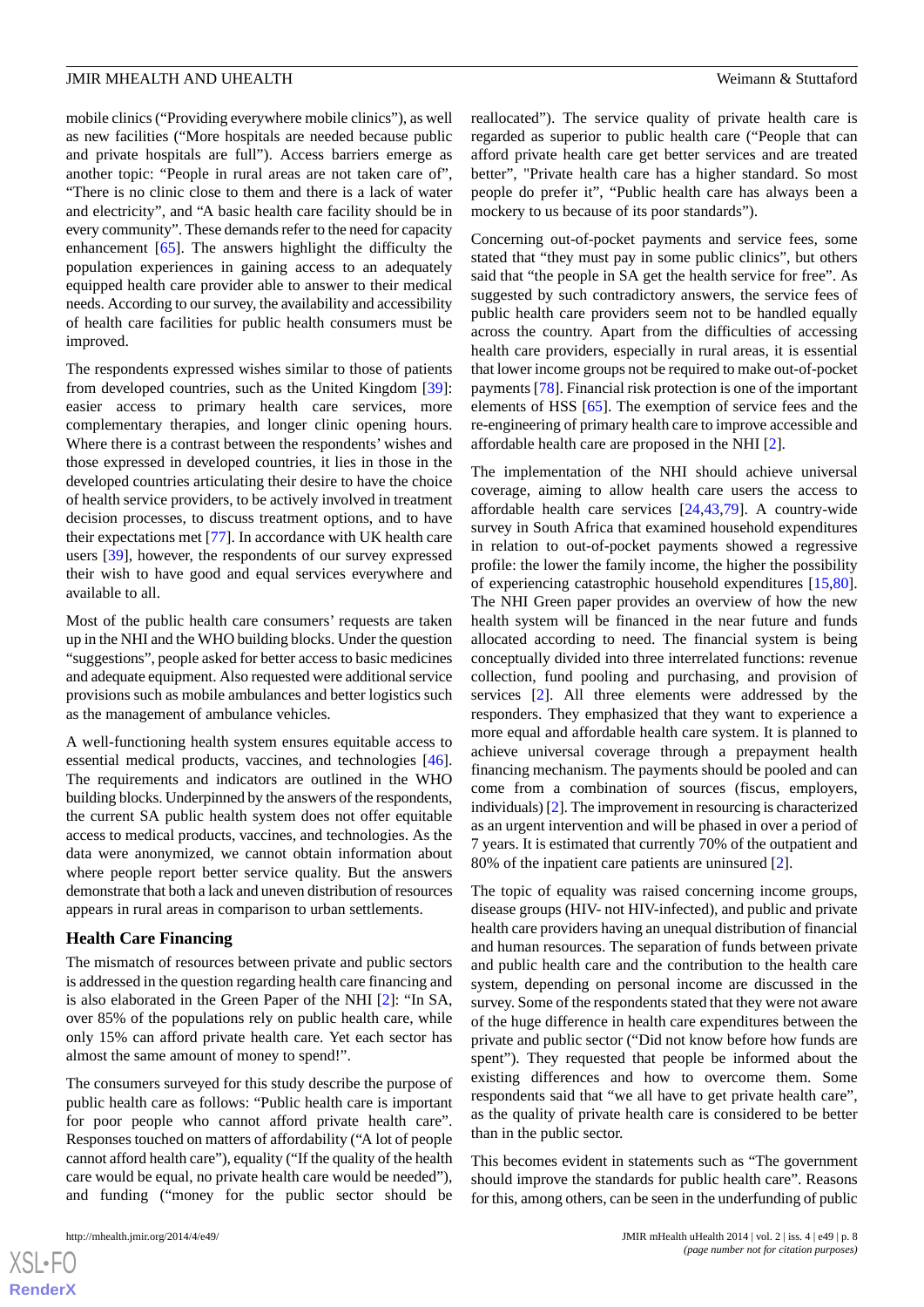health care: "The public health care does not get enough funds" and the fact that more professionals per patient are working in the private sector than in the public sector [[2\]](#page-9-1). "The amount spent in the private health sector relative to the total number of people covered is not justifiable and defeats the principles of social justice and equity" [\[2](#page-9-1)]. Hence a reallocation of funds between the private and public sector is mandatory.

According to the WHO, health financing refers to the "function of a health system concerned with the mobilization, accumulation and allocation of money to cover the health needs of the people [...] to ensure that all individuals have access to effective public health and personal care" [\[43](#page-11-10)]. In line with the WHO's guidelines, co-payments or out-of-pocket payments will be abolished with the NHI. Financial access barriers should be removed. The WHO suggests equity through receiving exemptions or subsidized services and medicines [[43\]](#page-11-10). This should allow people to use needed services without experiencing impoverishment, a method characterized as financial risk protection. Pooled funds are needed where the rich cross-subsidize the poor, and the healthy subsidize the sick population. The respondents target this topic in the following quotes: "Those who can afford more, should pay more" and "Money for the public sector should be reallocated". It will be one of the major tasks facing the new health system to restructure its financing mechanism and perform a reallocation of funds: the private sector needs to cut back costs, while the funding for the public sector has to be increased to upgrade existing facilities and offer accessible and affordable health care to the majority of the population [\[2](#page-9-1)]. It will be a major challenge to achieve the proposed reallocation of funds, and a great deal of lobbying is required to achieve consensus among the different stakeholders [\[79](#page-12-21)].

#### **Leadership and Governance**

The WHO, defining the role of the government and the relationship of other actors in order to protect the public interest, describes it as stewardship [\[43](#page-11-10)[,46](#page-11-13)]. The existence of strategic political frameworks in combination with effective oversight and accountability are requested [[46\]](#page-11-13). Corruption can impede the delivery of effective and high-quality health care to the people who would benefit most [\[81](#page-12-23)]. The World Bank defines corruption as "the abuse of public office for private gain". Corruption comes in four main types: theft, bribery, misinformation for private gain, and bureaucratic or political corruption [\[81](#page-12-23)].

Health care consumers were asked how to prevent corruption in the health system and their responses raised concerns regarding the corruption they are experiencing. They said, for instance, "Reduction of corruption is necessary"*.* Participants proposed solutions to address this problem. Ethical standards should be implemented: "Corruption is unethical. Honesty should be made a value" and "People in high positions must be honest". In order to achieve such ethical standards, the "right qualifications and experiences" of those working in the health care sector were deemed to be essential. This implies that protocols around hiring staff should be improved. Participants also recommended that "Prevention through work[ing] as a community police force". And they called for the supervision

and punishment of those in charge: "The people in charge should be accountable and the money deducted from their salary".

According to the study's results, a new ethical approach for those employed in the health care sector should be introduced, with its stated values demonstrating a high standard of ethical commitment. Some respondents commented that the current state of the health system mirrors the corruption taking place in government: "Prevention by starting at the government", "Hire qualified people and not politicians", "Eliminate nepotism and corruption will disappear", and "Hire people who know the job and are not your relatives...in this corrupt system of government". A lack of trust in government emerged, thus indicating that it is believed that a change in society would have to take place [\[33](#page-11-1)[,82](#page-13-0)] before major improvements would happen in the public health care sector.

The participants asked for the employment and selection of people who were more honest. In order to make people accountable for their actions, they suggested additional audits to expose corruption. The responses display a clear understanding of what actions health care users expect to be taken to address this problem. The majority expressed the feeling that corruption could probably be reduced if the necessary steps were taken but that it cannot be eliminated.

The Green Paper of the NHI does not explicitly address corruption, and consequently, there are no measures described to deal with it. The reform of governance, the autonomy of hospital management as well as overall and individual accountability are mentioned, but outlines on how to provide more efficient supervision of staff and management are missing. Ethical values might be included in the final bill, but it is vital to also incorporate means to reduce corruption, improve surveillance, and to hold individuals to account since corruption is regarded by consumers as a serious problem in the SA health system.

# *Discussion*

#### **Principal Findings**

The analysis of the answers to the survey answers revealed a public request for improved service efficiency, equity, affordability, and equal allocation of resources between the public and the private sector. These findings substantiate the need for reform and fit with the aims of the NHI. The current state of the health system is described from the patient's perspective as neither accountable nor efficient. There is a shortage of medicines, uneven distribution of health services, and poor availability of equipment and of intersectoral services. Basic service management appears to be inadequate. The respondents in this study are concerned about the quality of care they are receiving. In general, people judge the quality of care to be better in private hospitals with quicker treatment and less waiting time. The staff in private health care is described as being better organized, more attentive, and more patient oriented in comparison to staff in public health care.

The expectations of health care users are in accordance with those of other countries [[39](#page-11-24)[,42](#page-11-9),[48](#page-11-15)[,77](#page-12-19)]. Most of the existing and well-documented health inequalities and inefficiencies within

 $XS$  $\cdot$ FC **[RenderX](http://www.renderx.com/)**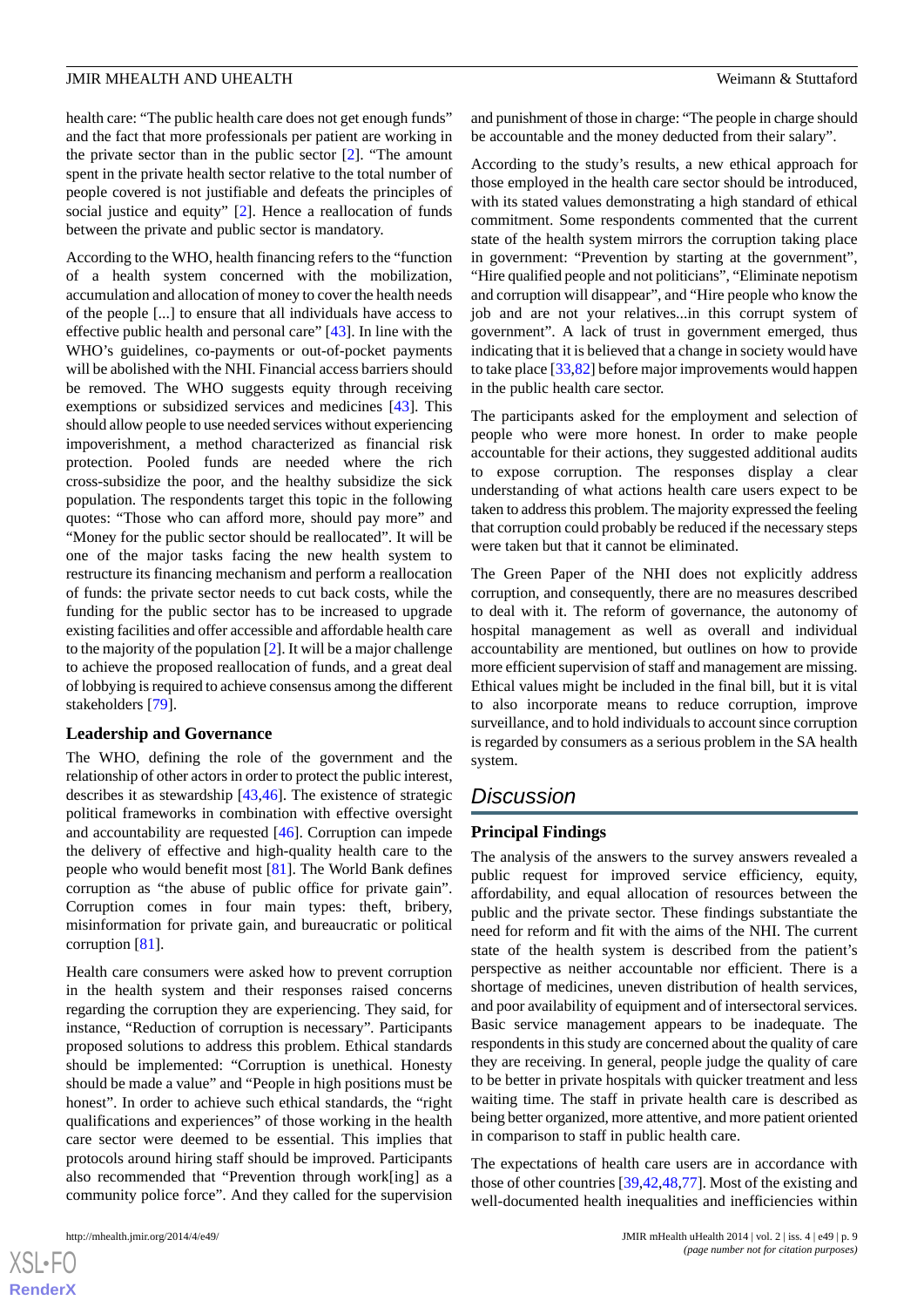the South African population are addressed by the NHI. However, several themes were identified that are not covered, such as the need to fight corruption, the implementation of underlying ethical values for health care professionals, regular surveillance, and indicators for improved health services. These public concerns could be incorporated into the final bill. An enhanced understanding of the goals and timeframe of the NHI should be advertised by the government, as a lack of information to the public becomes evident in the analysis. The NHI, to be implemented gradually over a 14-year period, faces major challenges as various stakeholders are involved in this process. Public health care users perceive the need for changes in the current system, but as is underlined by their comments, they need to understand how these changes are going to happen.

The WHO's six building blocks identify the key elements of a health system to strengthen health systems. They should lead to improved health, equity, responsiveness, social and financial risk protection, and more efficiency. These building blocks were used as a lens to analyze responses and relate them to the reform of the South African health systems. However, while a health system embraces all organizations, institutions, resources, and people whose primary purpose is to improve health [\[43](#page-11-10)], the interactions and interrelations of actors and stakeholders, and measures for improved intersectoral work performance are not elaborated on in the building blocks. Health consumers in South Africa, on the other hand, suggest advancing the intersectoral relationships within the health system. Interestingly, they ask for a more holistic approach and capacity enhancement to establish an efficient working health system [[45,](#page-11-12)[65](#page-12-7)].

The building blocks provide a description of tools that are necessary to strengthen health systems; however, they provide no outline of the soft skills and measures such as values and norms. This is the underlying capital on which a health system runs efficiently and successfully. Each country is asked to implement these soft skills and norms. From the consumers' perspective, soft skills, interaction techniques, and training of health care professionals need improvement in South Africa. The application of measures for monitoring performance would also prove helpful in enhancing overall performance. Public consultation processes are not often applied in health policy processes, although they constitute a civil right in terms of the South African constitution [[36\]](#page-11-4). The active participation and understanding of the population is needed to restructure the health care system successfully [[20\]](#page-10-13). The health care users in our survey make valuable suggestions as to what can and should be improved in the health system. Up until now, consultation campaigns have not been well-established tools to support health policy changes. The answers obtained could be used by health care decision and policy makers to highlight existing gaps between the lived reality and the set goals, thus aiming to achieve health system strengthening through a patient-centered, outcome-based approach [\[48](#page-11-15)].

#### **Limitations**

Some limitations arise regarding the study design: the survey is not representative of the South African population as Mxit is mainly used by a younger population (average 15-35 years) with a different race stratification than in the South African population. For example, there was a higher number of colored people (colored is one of four population groups used by Stats SA, with the others being black African, Indian/Asian, and white): 26% colored people as Mxit users versus 8.9% of the total population. We have no insight into the number of different races that participated in this survey.

#### **Conclusion**

The data obtained in the survey of the People's Health Movement are useful for further studies and provide insight into the public's views.These data have been used according to Robson [\[83](#page-13-1)] as a real world challenge facing limited time and resources combined with the necessity to address a current problem. These data could be used to highlight existing gaps between the lived reality and the set goals in health care, in order to achieve health system strengthening.

#### **Acknowledgments**

The authors would like to thank Cell Life, Cape Town, South Africa, and in particular Dr Victoria Nembaware for generating the dataset and her dedicated work to realize the electronic survey. In addition, the authors thank Mas'ud Parker for the information he provided on Mxit and Prof Leslie London for his support.

#### <span id="page-9-0"></span>**Conflicts of Interest**

<span id="page-9-1"></span>None declared.

#### <span id="page-9-2"></span>**References**

- <span id="page-9-3"></span>1. Keeton C. Bridging the gap in South Africa. Bull World Health Organ 2010 Nov 1;88(11):803-804 [[FREE Full text\]](http://europepmc.org/abstract/MED/21076558) [doi: [10.2471/BLT.10.021110](http://dx.doi.org/10.2471/BLT.10.021110)] [Medline: [21076558\]](http://www.ncbi.nlm.nih.gov/entrez/query.fcgi?cmd=Retrieve&db=PubMed&list_uids=21076558&dopt=Abstract)
- 2. Department of Health. Policy Paper. 2011 Aug 12. National Health Insurance in South Africa (NHI) URL: [https://www.](https://www.google.co.za/?gws_rd=ssl#q=policy+paper+nhi+department+of+health) [google.co.za/?gws\\_rd=ssl#q=policy+paper+nhi+department+of+health](https://www.google.co.za/?gws_rd=ssl#q=policy+paper+nhi+department+of+health)[[WebCite Cache ID 6TJRAGsOG](http://www.webcitation.org/

                                                6TJRAGsOG)]
- 3. Economist. The Economist. 2012 Oct 20. Cry, the beloved country. Over the rainbow URL: [http://www.economist.com/](http://www.economist.com/news/leaders/21564846-south-africa-sliding-downhill-while-much-rest-continent-clawing-its-way-up) [news/leaders/21564846-south-africa-sliding-downhill-while-much-rest-continent-clawing-its-way-up](http://www.economist.com/news/leaders/21564846-south-africa-sliding-downhill-while-much-rest-continent-clawing-its-way-up) [accessed 2014-10-18] [[WebCite Cache ID 6TPpibait](http://www.webcitation.org/

                                                6TPpibait)]
- 4. Data Worldbank. Gini Index URL: <http://data.worldbank.org/indicator/SI.POV.GINI?page=4> [accessed 2014-05-12] [[WebCite Cache ID 6PVm9x6Xe\]](http://www.webcitation.org/

                                                6PVm9x6Xe)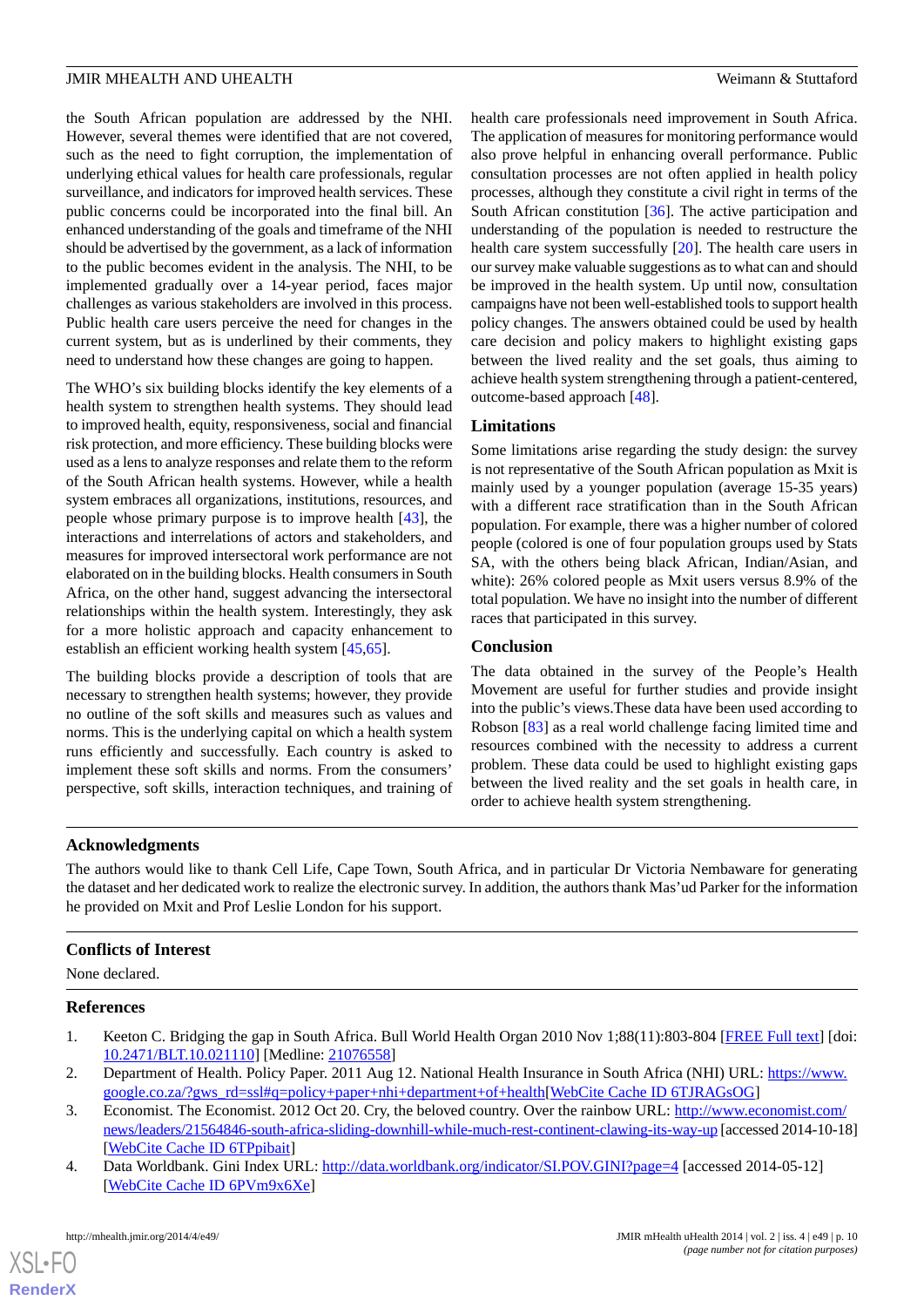- <span id="page-10-0"></span>5. Economist. The Economist. 2013 Mar 02. South Africa: Cheerleaders and naysayers URL: [http://www.economist.com/](http://www.economist.com/news/special-report/21572381-who-making-right-call-about-africas-future-cheerleaders-and-naysayers) [news/special-report/21572381-who-making-right-call-about-africas-future-cheerleaders-and-naysayers](http://www.economist.com/news/special-report/21572381-who-making-right-call-about-africas-future-cheerleaders-and-naysayers)[accessed 2014-10-18] [[WebCite Cache ID 6TPppZ7yL](http://www.webcitation.org/

                                                6TPppZ7yL)]
- <span id="page-10-1"></span>6. Ötzler B. Not separate, not equal: Poverty and Inequality in Post-apartheid South Africa. Economic development and cultural change 2007;55(3):487-529.
- <span id="page-10-2"></span>7. Molefe TO. New York Times. 2013 Nov 12. South Africans didn't die for this URL: [http://www.nytimes.com/2013/11/13/](http://www.nytimes.com/2013/11/13/opinion/south-africas-slow-burn.html?pagewanted=all&_r=0) opinion/south-africas-slow-burn.html?pagewanted=all& $r=0$
- <span id="page-10-3"></span>8. WHO Statistics. URL: [http://www.who.int/gho/publications/world\\_health\\_statistics/EN\\_WHS2011\\_Full.pdf](http://www.who.int/gho/publications/world_health_statistics/EN_WHS2011_Full.pdf) [accessed 2014-02-12] [\[WebCite Cache ID 6SqbifzrM\]](http://www.webcitation.org/

                                                6SqbifzrM)
- <span id="page-10-4"></span>9. Coovadia H, Jewkes R, Barron P, Sanders D, McIntyre D. The health and health system of South Africa: historical roots of current public health challenges. The Lancet 2009 Sep;374(9692):817-834. [doi: [10.1016/S0140-6736\(09\)60951-X](http://dx.doi.org/10.1016/S0140-6736(09)60951-X)]
- 10. Worldbank. 2011. Neonatal mortality rate URL:<http://data.worldbank.org/indicator/SH.DYN.NMRT> [accessed 2013-05-08] [[WebCite Cache ID 6SqcaNp9n](http://www.webcitation.org/

                                                6SqcaNp9n)]
- <span id="page-10-5"></span>11. Lloyd LG, de Witt TW. Neonatal mortality in South Africa: how are we doing and can we do better? S Afr Med J 2013 Aug;103(8):518-519. [Medline: [23885729](http://www.ncbi.nlm.nih.gov/entrez/query.fcgi?cmd=Retrieve&db=PubMed&list_uids=23885729&dopt=Abstract)]
- <span id="page-10-6"></span>12. Velaphi S, Rhoda N. Reducing neonatal deaths in South Africa – are we there yet, and what can be done? S Afr J CH 2012 Sep 06;6(3). [doi: [10.7196/SAJCH.493](http://dx.doi.org/10.7196/SAJCH.493)]
- <span id="page-10-7"></span>13. McIntyre D. In: Heever A, editor. Social or National Health Insurance. South African Health Review. Durban, SA: Health System Trust; 2007:71-88.
- <span id="page-10-8"></span>14. Harris B, Goudge J, Ataguba JE, McIntyre D, Nxumalo N, Jikwana S, et al. Inequities in access to health care in South Africa. J Public Health Policy 2011;32 Suppl 1:S102-S123. [doi: [10.1057/jphp.2011.35](http://dx.doi.org/10.1057/jphp.2011.35)] [Medline: [21730985](http://www.ncbi.nlm.nih.gov/entrez/query.fcgi?cmd=Retrieve&db=PubMed&list_uids=21730985&dopt=Abstract)]
- <span id="page-10-9"></span>15. McIntyre DM, Thiede M. Health Care Financing and Expenditure. In: Ijumba A, Padarath P, editors. South African Health Review. Durban: Health Systems Trust; 2007:35-46.
- <span id="page-10-10"></span>16. Nannan N, Dorrington R, Laubscher R, Zinyakatira N, Prinsloo M, Darikwa T. Under-5 Mortality Statistics in South Africa: Shedding some light on the trend and causes 1997-2007. 2012. URL:<http://www.mrc.ac.za/bod/MortalityStatisticsSA.pdf> [accessed 2014-09-15] [\[WebCite Cache ID 6SqciTImb\]](http://www.webcitation.org/

                                                6SqciTImb)
- <span id="page-10-12"></span><span id="page-10-11"></span>17. Benatar SR. The challenges of health disparities in South Africa. S Afr Med J 2013 Mar;103(3):154-155. [Medline: [23472690](http://www.ncbi.nlm.nih.gov/entrez/query.fcgi?cmd=Retrieve&db=PubMed&list_uids=23472690&dopt=Abstract)]
- <span id="page-10-13"></span>18. Human Rights Watch. 2011 Aug 11. "Stop Making Excuses" Accountability for Maternal Healthcare in South Africa URL: <http://www.hrw.org/reports/2011/08/08/stop-making-excuses-0> [accessed 2014-09-15] [\[WebCite Cache ID 6Sqcv8MZB160\]](http://www.webcitation.org/

                                                6Sqcv8MZB160)
- <span id="page-10-14"></span>19. Frogner B. Health and Economic Gains: What is at stake in South Africa's Health Reform? World Medical and Health Policy 2010;2(3).
- <span id="page-10-15"></span>20. McIntyre D, Goudge J, Harris B, Nxumalo N, Nkosi M. Prerequisites for national health insurance in South Africa: results of a national household survey. S Afr Med J 2009 Oct;99(10):725-729. [Medline: [20128271](http://www.ncbi.nlm.nih.gov/entrez/query.fcgi?cmd=Retrieve&db=PubMed&list_uids=20128271&dopt=Abstract)]
- <span id="page-10-16"></span>21. Sprivulis PC, Da Silva JA, Jacobs IG, Frazer AR, Jelinek GA. The association between hospital overcrowding and mortality among patients admitted via Western Australian emergency departments. Med J Aust 2006 Mar 6;184(5):208-212. [Medline: [16515429](http://www.ncbi.nlm.nih.gov/entrez/query.fcgi?cmd=Retrieve&db=PubMed&list_uids=16515429&dopt=Abstract)]
- <span id="page-10-17"></span>22. Australasian Collge for Emergency Medicine (ACEM). Guidelines for Implementation of the Australasian Triage Scale in Emergency Departments URL:<https://www.acem.org.au/> [accessed 2013-04-19] [\[WebCite Cache ID 6Sqdahfta](http://www.webcitation.org/

                                                6Sqdahfta)]
- <span id="page-10-19"></span><span id="page-10-18"></span>23. Rosedale K, Smith ZA, Davies H, Wood D. The effectiveness of the South African Triage Score (SATS) in a rural emergency department. S Afr Med J 2011 Aug;101(8):537-540. [Medline: [21920127](http://www.ncbi.nlm.nih.gov/entrez/query.fcgi?cmd=Retrieve&db=PubMed&list_uids=21920127&dopt=Abstract)]
- <span id="page-10-20"></span>24. World Health Organization. Health Systems Financing: The path to universal coverage. 2010. The World Health Report URL: <http://www.who.int/whr/2010/en/> [accessed 2014-10-18] [[WebCite Cache ID 6TPqanY1w](http://www.webcitation.org/

                                                6TPqanY1w)]
- <span id="page-10-21"></span>25. Bateman C. NHI consensus: fix the existing system or risk failure. S Afr Med J 2010 Dec;100(12):791-793. [Medline: [21414263](http://www.ncbi.nlm.nih.gov/entrez/query.fcgi?cmd=Retrieve&db=PubMed&list_uids=21414263&dopt=Abstract)]
- <span id="page-10-22"></span>26. Baleta A. South Africa rolls out pilot health insurance scheme. The Lancet 2012 Mar;379(9822):1185. [doi: [10.1016/S0140-6736\(12\)60495-4\]](http://dx.doi.org/10.1016/S0140-6736(12)60495-4)
- 27. Carrin G, Mathauer I, Xu K, Evans DB. Universal coverage of health services: tailoring its implementation. Bull World Health Organ 2008 Nov;86(11):857-863 [[FREE Full text](http://www.scielosp.org/scielo.php?script=sci_arttext&pid=S0042-96862008001100015&lng=en&nrm=iso&tlng=en)] [Medline: [19030691](http://www.ncbi.nlm.nih.gov/entrez/query.fcgi?cmd=Retrieve&db=PubMed&list_uids=19030691&dopt=Abstract)]
- <span id="page-10-23"></span>28. Culver K, Howe P. Canadian Public Administration. 2004. Calling all citizens: The challenges of public consultation URL: <http://www.cpsa-acsp.ca/paper-2003/howe.pdf> [accessed 2014-10-18] [[WebCite Cache ID 6TPqk3Jj0\]](http://www.webcitation.org/

                                                6TPqk3Jj0)
- <span id="page-10-24"></span>29. Mockford C, Staniszewska S, Griffiths F, Herron-Marx S. The impact of patient and public involvement on UK NHS health care: a systematic review. Int J Qual Health Care 2012 Feb;24(1):28-38 [[FREE Full text\]](http://intqhc.oxfordjournals.org/cgi/pmidlookup?view=long&pmid=22109631) [doi: [10.1093/intqhc/mzr066\]](http://dx.doi.org/10.1093/intqhc/mzr066) [Medline: [22109631](http://www.ncbi.nlm.nih.gov/entrez/query.fcgi?cmd=Retrieve&db=PubMed&list_uids=22109631&dopt=Abstract)]
- 30. McCoy DC, Hall JA, Ridge M. A systematic review of the literature for evidence on health facility committees in low- and middle-income countries. Health Policy Plan 2012 Sep;27(6):449-466 [\[FREE Full text\]](http://heapol.oxfordjournals.org/cgi/pmidlookup?view=long&pmid=22155589) [doi: [10.1093/heapol/czr077](http://dx.doi.org/10.1093/heapol/czr077)] [Medline: [22155589](http://www.ncbi.nlm.nih.gov/entrez/query.fcgi?cmd=Retrieve&db=PubMed&list_uids=22155589&dopt=Abstract)]
- 31. Borins S. On the Frontiers of Electronic Governance: A Report on the United States and Canada. International Review of Administrative Sciences 2002 Jun 01;68(2):199-211. [doi: [10.1177/0020852302682003](http://dx.doi.org/10.1177/0020852302682003)]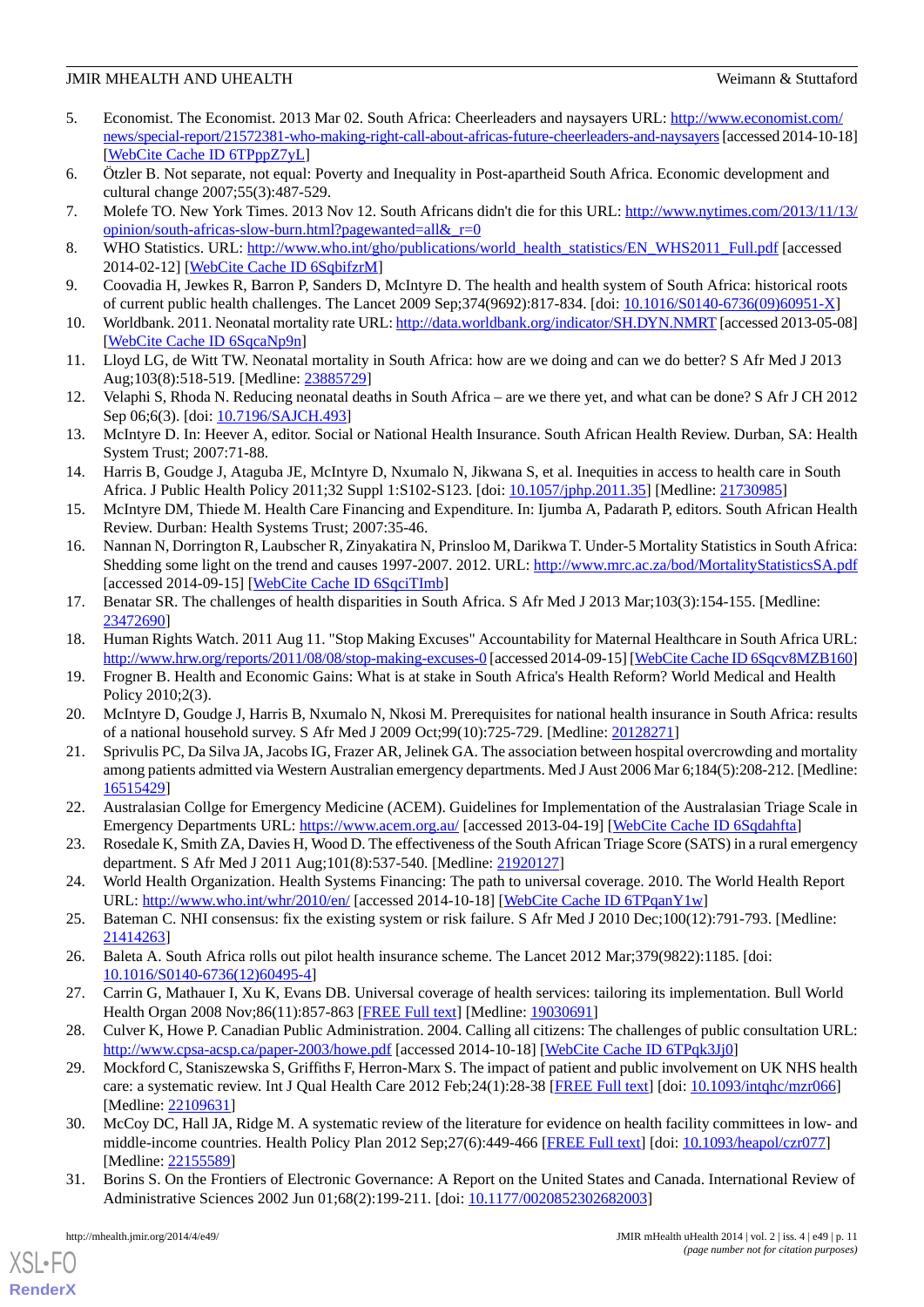- <span id="page-11-0"></span>32. Mackenbach JP, McKee M. A comparative analysis of health policy performance in 43 European countries. Eur J Public Health 2013 Apr;23(2):195-201 [\[FREE Full text](http://eurpub.oxfordjournals.org/cgi/pmidlookup?view=long&pmid=23402806)] [doi: [10.1093/eurpub/cks192\]](http://dx.doi.org/10.1093/eurpub/cks192) [Medline: [23402806\]](http://www.ncbi.nlm.nih.gov/entrez/query.fcgi?cmd=Retrieve&db=PubMed&list_uids=23402806&dopt=Abstract)
- <span id="page-11-2"></span><span id="page-11-1"></span>33. Rothstein B. Corruption and social trust: Why the fish rots from the head down. Social Research: An International Quarterly 2013;80(4):1009-1032.
- <span id="page-11-3"></span>34. Boraine A. What's gone wrong? On the brink of a failed state. Johannesburg & Cape Town: Jonathan Ball Publishers; 2014:7-91.
- 35. Balabanova D, Mills A, Conteh L, Akkazieva B, Banteyerga H, Dash U, et al. Good Health at Low Cost 25 years on: lessons for the future of health systems strengthening. Lancet 2013 Jun 15;381(9883):2118-2133. [doi: [10.1016/S0140-6736\(12\)62000-5\]](http://dx.doi.org/10.1016/S0140-6736(12)62000-5) [Medline: [23574803](http://www.ncbi.nlm.nih.gov/entrez/query.fcgi?cmd=Retrieve&db=PubMed&list_uids=23574803&dopt=Abstract)]
- <span id="page-11-5"></span><span id="page-11-4"></span>36. Nyati L. Public Participation: What has the Constitutional Court given the public?. 2008. URL: [http://www.saflii.org/za/](http://www.saflii.org/za/journals/LDD/2008/15.pdf) [journals/LDD/2008/15.pdf](http://www.saflii.org/za/journals/LDD/2008/15.pdf) [accessed 2013-05-16] [[WebCite Cache ID 6T1pN8fxg](http://www.webcitation.org/

                                                6T1pN8fxg)]
- <span id="page-11-6"></span>37. Mitton C, Smith N, Peacock S, Evoy B, Abelson J. Public participation in health care priority setting: A scoping review. Health Policy 2009 Aug;91(3):219-228. [doi: [10.1016/j.healthpol.2009.01.005](http://dx.doi.org/10.1016/j.healthpol.2009.01.005)] [Medline: [19261347](http://www.ncbi.nlm.nih.gov/entrez/query.fcgi?cmd=Retrieve&db=PubMed&list_uids=19261347&dopt=Abstract)]
- <span id="page-11-24"></span>38. Contandriopoulos D. A sociological perspective on public participation in health care. Social Science & Medicine 2004 Jan;58(2):321-330. [doi: [10.1016/S0277-9536\(03\)00164-3\]](http://dx.doi.org/10.1016/S0277-9536(03)00164-3)
- <span id="page-11-7"></span>39. Coulter A. What do patients and the public want from primary care? BMJ 2005 Nov 19;331(7526):1199-1201 [[FREE Full](http://europepmc.org/abstract/MED/16293845) [text](http://europepmc.org/abstract/MED/16293845)] [doi: [10.1136/bmj.331.7526.1199\]](http://dx.doi.org/10.1136/bmj.331.7526.1199) [Medline: [16293845\]](http://www.ncbi.nlm.nih.gov/entrez/query.fcgi?cmd=Retrieve&db=PubMed&list_uids=16293845&dopt=Abstract)
- <span id="page-11-8"></span>40. Catt H, Murphey H. What voice for the people? Categorising methods of public consultation. Australian Journal of Political Science 2003;38(3):76.
- <span id="page-11-9"></span>41. Abelson J, Forest PG, Casebeer A, Mackean G, Effective Public Consultation Project Team. Will it make a difference if I show up and share? A citizens' perspective on improving public involvement processes for health system decision-making. J Health Serv Res Policy 2004 Oct;9(4):205-212. [Medline: [15526385\]](http://www.ncbi.nlm.nih.gov/entrez/query.fcgi?cmd=Retrieve&db=PubMed&list_uids=15526385&dopt=Abstract)
- <span id="page-11-10"></span>42. Coulter A, Jenkinson C. European patients' views on the responsiveness of health systems and healthcare providers. Eur J Public Health 2005 Aug;15(4):355-360 [[FREE Full text](http://eurpub.oxfordjournals.org/cgi/pmidlookup?view=long&pmid=15975955)] [doi: [10.1093/eurpub/cki004](http://dx.doi.org/10.1093/eurpub/cki004)] [Medline: [15975955](http://www.ncbi.nlm.nih.gov/entrez/query.fcgi?cmd=Retrieve&db=PubMed&list_uids=15975955&dopt=Abstract)]
- <span id="page-11-11"></span>43. World Health Organization. WHO framework for action. Geneva: WHO; 2007. Everybody's business: strengthening health systems to improve health outcomes URL: [http://www.who.int/healthsystems/strategy/everybodys\\_business.pdf](http://www.who.int/healthsystems/strategy/everybodys_business.pdf) [accessed 2014-10-18] [\[WebCite Cache ID 6TPrFyOeR](http://www.webcitation.org/

                                                6TPrFyOeR)]
- <span id="page-11-13"></span><span id="page-11-12"></span>44. Bowling A. King's Fund Center. London; 1993. What people say about prioritising health services URL: [http://www.](http://www.opengrey.eu/item/display/10068/482078) [opengrey.eu/item/display/10068/482078](http://www.opengrey.eu/item/display/10068/482078) [accessed 2013-04-18] [[WebCite Cache ID 6T1pA1ixW](http://www.webcitation.org/

                                                6T1pA1ixW)]
- <span id="page-11-14"></span>45. Van Olmen J, Criel B, Van Damme W, Marchal B, Van Belle SM. Analysing Health Systems to make them stronger. Studies in Health Services Organisation & Policy 2010;27:2-98.
- <span id="page-11-15"></span>46. World Health Organization. A handbook of indicators and their measurement strategies. Geneva: WHO; 2010. Monitoring the building blocks of health systems URL: [http://www.who.int/healthinfo/systems/WHO\\_MBHSS\\_2010\\_full\\_web.pdf](http://www.who.int/healthinfo/systems/WHO_MBHSS_2010_full_web.pdf) [accessed 2014-10-18] [\[WebCite Cache ID 6TPrSPZWY\]](http://www.webcitation.org/

                                                6TPrSPZWY)
- <span id="page-11-16"></span>47. Sheikh K, Gilson L, Agyepong IA, Hanson K, Ssengooba F. Building the Field of Health Policy and Systems Research: Framing the Questions. PLOS Medicine 2011;8(8):1-6. [doi: [10.1371/jour-nal.pmed.1001073\]](http://dx.doi.org/10.1371/jour-nal.pmed.1001073)
- <span id="page-11-17"></span>48. Backman G, Hunt P, Khosla R, Jaramillo-Strouss C, Fikre BM, Rumble C, et al. Health systems and the right to health: an assessment of 194 countries. Lancet 2008 Dec 13;372(9655):2047-2085. [doi: [10.1016/S0140-6736\(08\)61781-X](http://dx.doi.org/10.1016/S0140-6736(08)61781-X)] [Medline: [19097280](http://www.ncbi.nlm.nih.gov/entrez/query.fcgi?cmd=Retrieve&db=PubMed&list_uids=19097280&dopt=Abstract)]
- <span id="page-11-18"></span>49. de Savigny D, Adam T. Alliance for Health Policy and Systems Research. Geneva, Switzerland: WHO; 2009. Systems thinking for health systems strengthening URL: [http://whqlibdoc.who.int/publications/2009/9789241563895\\_eng.pdf](http://whqlibdoc.who.int/publications/2009/9789241563895_eng.pdf) [accessed 2014-10-18] [\[WebCite Cache ID 6TPrjm0rj\]](http://www.webcitation.org/

                                                6TPrjm0rj)
- <span id="page-11-19"></span>50. Szlezák N, Bloom BR, Jamison DT, Keusch GT, Michaud CM, Moon S, et al. The global health system: actors, norms, and expectations in transition. PLoS Med 2010 Jan;7(1):e1000183 [[FREE Full text\]](http://dx.plos.org/10.1371/journal.pmed.1000183) [doi: [10.1371/journal.pmed.1000183](http://dx.doi.org/10.1371/journal.pmed.1000183)] [Medline: [20052277](http://www.ncbi.nlm.nih.gov/entrez/query.fcgi?cmd=Retrieve&db=PubMed&list_uids=20052277&dopt=Abstract)]
- <span id="page-11-20"></span>51. Frenk J. The global health system: strengthening national health systems as the next step for global progress. PLoS Med 2010 Jan;7(1):e1000089 [[FREE Full text](http://dx.plos.org/10.1371/journal.pmed.1000089)] [doi: [10.1371/journal.pmed.1000089](http://dx.doi.org/10.1371/journal.pmed.1000089)] [Medline: [20069038](http://www.ncbi.nlm.nih.gov/entrez/query.fcgi?cmd=Retrieve&db=PubMed&list_uids=20069038&dopt=Abstract)]
- <span id="page-11-22"></span><span id="page-11-21"></span>52. Kyprianou M. EU Green Paper. 2007. Results of the public consultation by the Ministry of Health of the Republic of Bulgaria URL: [http://ec.europa.eu/health/archive/ph\\_determinants/life\\_style/tobacco/documents/r-007.pdf](http://ec.europa.eu/health/archive/ph_determinants/life_style/tobacco/documents/r-007.pdf) [accessed 2012-10-12] [\[WebCite Cache ID 6Sqaz8pAq\]](http://www.webcitation.org/

                                                6Sqaz8pAq)
- <span id="page-11-23"></span>53. Putnam RD, Leonardi R, Nanett R. Making democracy work: Civic traditions in modern Italy. Princeton, NJ: Princeton University Press; 1993:1-280.
- 54. Bryson D. Mail and Guardian. 2011 Nov 09. Africa the world's fastest growing cellphone market URL: [http://mg.co.za/](http://mg.co.za/article/2011-11-09-africa-is-fastest-growing-cellphone-market) [article/2011-11-09-africa-is-fastest-growing-cellphone-market](http://mg.co.za/article/2011-11-09-africa-is-fastest-growing-cellphone-market) [accessed 2014-10-18] [[WebCite Cache ID 6TPrzeXmE](http://www.webcitation.org/

                                                6TPrzeXmE)]
- 55. Chigona W, Chigona A, Ngqokela B, Mpofu S. MXIT: Uses, Perceptions and Self-justifications. Journal of Information, Information Technology, and Organizations 2009;4:1-16.
- 56. Bosch T. Wots ur ASLR? Adolescent girls' use of MXit in Cape Town. Commonwealth Journal of Youth Studies 2008;6(2):52-69.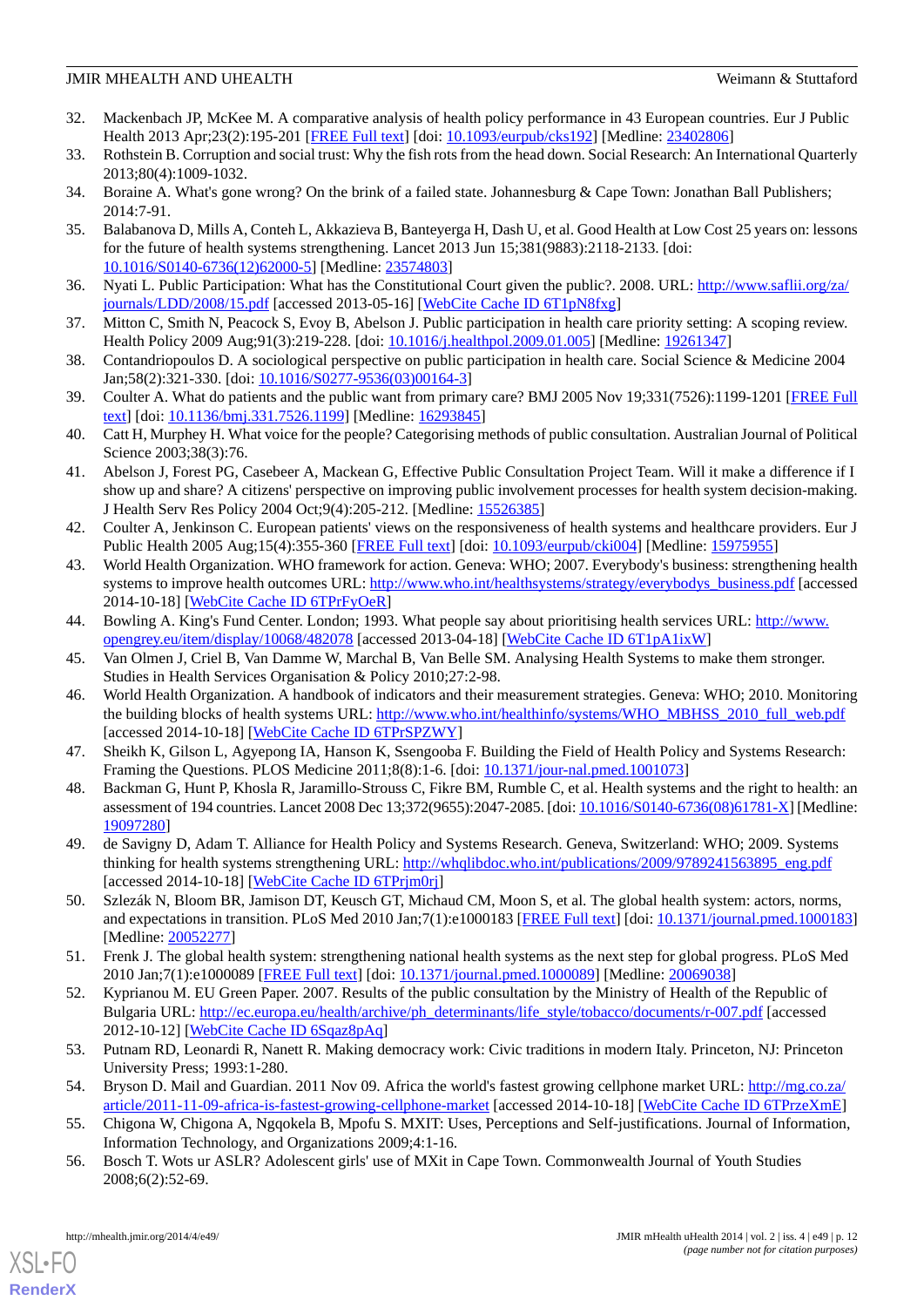- <span id="page-12-1"></span>57. Francke E, Weideman M. South African Youth and mobile technology impact: The MXit phenomenon. South African; 2007 Presented at: 9th Annual conference on World Wide Web Applications; September 2007; Johannesburg, SA.
- <span id="page-12-2"></span><span id="page-12-0"></span>58. Mxit. 2012. Pondering Panda: A new wave of market research Internet URL: [http://m.mxit.com/](http://m.mxit.com/(S(yrbakaxdj1vhrnb1gqibdxqt))/download.aspx) [\(S\(yrbakaxdj1vhrnb1gqibdxqt\)\)/download.aspx](http://m.mxit.com/(S(yrbakaxdj1vhrnb1gqibdxqt))/download.aspx) [accessed 2012-12-12] [\[WebCite Cache ID 6SqeBeOvu](http://www.webcitation.org/

                                                6SqeBeOvu)]
- 59. Miles MB, Huberman AM. Qualitative Data Analysis. 2nd ed. Thousand Oaks, California: SAGE; 1994. 60. Elo S, Kyngäs H. The qualitative content analysis process. J Adv Nurs 2008 Apr;62(1):107-115. [doi: [10.1111/j.1365-2648.2007.04569.x\]](http://dx.doi.org/10.1111/j.1365-2648.2007.04569.x) [Medline: [18352969\]](http://www.ncbi.nlm.nih.gov/entrez/query.fcgi?cmd=Retrieve&db=PubMed&list_uids=18352969&dopt=Abstract)
- <span id="page-12-4"></span><span id="page-12-3"></span>61. Ryan G, Bernard W, Russell B. In: Denzin NK, Lincoln YS, editors. Data ManagementAnalysis Methods. Thousand Oaks, CA: Sage Publications; 2000:769-802.
- <span id="page-12-5"></span>62. Reich MR, Takemi K. G8 and strengthening of health systems: follow-up to the Toyako summit. Lancet 2009 Feb 7;373(9662):508-515. [doi: [10.1016/S0140-6736\(08\)61899-1\]](http://dx.doi.org/10.1016/S0140-6736(08)61899-1) [Medline: [19150128](http://www.ncbi.nlm.nih.gov/entrez/query.fcgi?cmd=Retrieve&db=PubMed&list_uids=19150128&dopt=Abstract)]
- <span id="page-12-6"></span>63. World Health Organization. Health systems service delivery. URL:<http://www.who.int/healthsystems/topics/delivery/en/> [accessed 2013-06-13] [\[WebCite Cache ID 6Sqe47xXq](http://www.webcitation.org/

                                                6Sqe47xXq)]
- <span id="page-12-7"></span>64. Nelson EC, Godfrey MM, Batalden PB, Berry SA, Bothe AE, McKinley KE, et al. Clinical microsystems, part 1. The building blocks of health systems. Jt Comm J Qual Patient Saf 2008 Jul;34(7):367-378. [Medline: [18677868](http://www.ncbi.nlm.nih.gov/entrez/query.fcgi?cmd=Retrieve&db=PubMed&list_uids=18677868&dopt=Abstract)]
- <span id="page-12-8"></span>65. Swanson RC, Bongiovanni A, Bradley E, Murugan V, Sundewall J, Betigeri A, et al. Toward a consensus on guiding principles for health systems strengthening. PLoS Med 2010;7(12):e1000385 [\[FREE Full text\]](http://dx.plos.org/10.1371/journal.pmed.1000385) [doi: [10.1371/journal.pmed.1000385](http://dx.doi.org/10.1371/journal.pmed.1000385)] [Medline: [21203584](http://www.ncbi.nlm.nih.gov/entrez/query.fcgi?cmd=Retrieve&db=PubMed&list_uids=21203584&dopt=Abstract)]
- <span id="page-12-9"></span>66. Armstrong M, Taylor S. Amstrong's Handbook of Human Resource Management Practice. 13th ed. London, UK: Kogan Page; 2014:4-12.
- <span id="page-12-10"></span>67. Willis-Shattuck M, Bidwell P, Thomas S, Wyness L, Blaauw D, Ditlopo P. Motivation and retention of health workers in developing countries: a systematic review. BMC Health Serv Res 2008;8:247 [\[FREE Full text\]](http://www.biomedcentral.com/1472-6963/8/247) [doi: [10.1186/1472-6963-8-247\]](http://dx.doi.org/10.1186/1472-6963-8-247) [Medline: [19055827\]](http://www.ncbi.nlm.nih.gov/entrez/query.fcgi?cmd=Retrieve&db=PubMed&list_uids=19055827&dopt=Abstract)
- <span id="page-12-11"></span>68. Bernstein SL, Aronsky D, Duseja R, Epstein S, Handel D, Hwang U, Society for Academic Emergency Medicine, Emergency Department Crowding Task Force. The effect of emergency department crowding on clinically oriented outcomes. Acad Emerg Med 2009 Jan;16(1):1-10. [doi: [10.1111/j.1553-2712.2008.00295.x\]](http://dx.doi.org/10.1111/j.1553-2712.2008.00295.x) [Medline: [19007346](http://www.ncbi.nlm.nih.gov/entrez/query.fcgi?cmd=Retrieve&db=PubMed&list_uids=19007346&dopt=Abstract)]
- <span id="page-12-12"></span>69. Hardon AP, Akurut D, Comoro C, Ekezie C, Irunde HF, Gerrits T, et al. Hunger, waiting time and transport costs: time to confront challenges to ART adherence in Africa. AIDS Care 2007 May;19(5):658-665. [doi: [10.1080/09540120701244943\]](http://dx.doi.org/10.1080/09540120701244943) [Medline: [17505927](http://www.ncbi.nlm.nih.gov/entrez/query.fcgi?cmd=Retrieve&db=PubMed&list_uids=17505927&dopt=Abstract)]
- <span id="page-12-13"></span>70. Schwappach DL, Blaudszun A, Conen D, Ebner H, Eichler K, Hochreutener MA. 'Emerge': Benchmarking of clinical performance and patients' experiences with emergency care in Switzerland. Int J Qual Health Care 2003 Dec;15(6):473-485 [[FREE Full text](http://intqhc.oxfordjournals.org/cgi/pmidlookup?view=long&pmid=14660530)] [Medline: [14660530](http://www.ncbi.nlm.nih.gov/entrez/query.fcgi?cmd=Retrieve&db=PubMed&list_uids=14660530&dopt=Abstract)]
- <span id="page-12-15"></span><span id="page-12-14"></span>71. Haines A, Sanders D, Lehmann U, Rowe AK, Lawn JE, Jan S, et al. Achieving child survival goals: potential contribution of community health workers. Lancet 2007 Jun 23;369(9579):2121-2131. [doi: [10.1016/S0140-6736\(07\)60325-0\]](http://dx.doi.org/10.1016/S0140-6736(07)60325-0) [Medline: [17586307](http://www.ncbi.nlm.nih.gov/entrez/query.fcgi?cmd=Retrieve&db=PubMed&list_uids=17586307&dopt=Abstract)]
- <span id="page-12-16"></span>72. Rowe R, Calnan M. Trust relations in health care - the new agenda. Eur J Public Health 2006 Feb;16(1):4-6 [\[FREE Full](http://eurpub.oxfordjournals.org/cgi/pmidlookup?view=long&pmid=16446296) [text](http://eurpub.oxfordjournals.org/cgi/pmidlookup?view=long&pmid=16446296)] [doi: [10.1093/eurpub/ckl004\]](http://dx.doi.org/10.1093/eurpub/ckl004)
- <span id="page-12-17"></span>73. Amalberti R, Auroy Y, Berwick D, Barach P. Five system barriers to achieving ultrasafe health care. Ann Intern Med 2005 May 3;142(9):756-764. [Medline: [15867408\]](http://www.ncbi.nlm.nih.gov/entrez/query.fcgi?cmd=Retrieve&db=PubMed&list_uids=15867408&dopt=Abstract)
- <span id="page-12-19"></span><span id="page-12-18"></span>74. Bradshaw D, Groenewald P, Laubscher R, Nannan N, Nojilana B, Norman R, et al. Initial burden of disease estimates for South Africa, 2000. S Afr Med J 2003 Sep;93(9):682-688. [Medline: [14635557](http://www.ncbi.nlm.nih.gov/entrez/query.fcgi?cmd=Retrieve&db=PubMed&list_uids=14635557&dopt=Abstract)]
- 75. Achmat Z, Simcock J. Combining prevention, treatment and care: lessons from South Africa. AIDS 2007 Jul;21 Suppl 4:S11-S20. [doi: [10.1097/01.aids.0000279702.71062.52\]](http://dx.doi.org/10.1097/01.aids.0000279702.71062.52) [Medline: [17620746](http://www.ncbi.nlm.nih.gov/entrez/query.fcgi?cmd=Retrieve&db=PubMed&list_uids=17620746&dopt=Abstract)]
- <span id="page-12-21"></span><span id="page-12-20"></span>76. Snyder LB. Health communication campaigns and their impact on behavior. J Nutr Educ Behav 2007;39(2 Suppl):S32-S40. [doi: [10.1016/j.jneb.2006.09.004\]](http://dx.doi.org/10.1016/j.jneb.2006.09.004) [Medline: [17336803\]](http://www.ncbi.nlm.nih.gov/entrez/query.fcgi?cmd=Retrieve&db=PubMed&list_uids=17336803&dopt=Abstract)
- 77. Bowling A, Rowe G, McKee M. Patients' experiences of their healthcare in relation to their expectations and satisfaction: a population survey. J R Soc Med 2013 Apr;106(4):143-149 [\[FREE Full text](http://europepmc.org/abstract/MED/23564898)] [doi: [10.1258/jrsm.2012.120147\]](http://dx.doi.org/10.1258/jrsm.2012.120147) [Medline: [23564898](http://www.ncbi.nlm.nih.gov/entrez/query.fcgi?cmd=Retrieve&db=PubMed&list_uids=23564898&dopt=Abstract)]
- <span id="page-12-22"></span>78. Klasen S. Measuring poverty and deprivation in South Africa. Review of Income and Wealth 2000 Mar;46(1):33-58.
- <span id="page-12-23"></span>79. Hlophe S. An evaluation of NHI: Stakeholder Analysis from 2002 to 2013. 2013 Sep. How have stakeholders' interests shaped the National Health Insurance in South Africa? URL: [http://www.academia.edu/7862582/](http://www.academia.edu/7862582/How_Have_Stakeholders_Interests_Shaped_the_National_Health_Insurance_in_South_Africa) How Have Stakeholders Interests Shaped the National Health Insurance in South Africa [accessed 2014-10-10] [[WebCite Cache ID 6TJsSXdM4](http://www.webcitation.org/

                                                6TJsSXdM4)]
- 80. Cleary S, Birch S, Chimbindi N, Silal S, McIntyre D. Investigating the affordability of key health services in South Africa. Soc Sci Med 2013 Mar;80:37-46. [doi: [10.1016/j.socscimed.2012.11.035](http://dx.doi.org/10.1016/j.socscimed.2012.11.035)] [Medline: [23415590](http://www.ncbi.nlm.nih.gov/entrez/query.fcgi?cmd=Retrieve&db=PubMed&list_uids=23415590&dopt=Abstract)]
- 81. Ensor T, Duran-Moreno A. Corruption as a challenge to effective regulation in the health sector. In: Saltman R, Busse R, Mossialos E, editors. Regulating entrepreneurial behaviour in European health care Systems. Buckingham, Philadelphia: Open University Press; 2002:106-124.